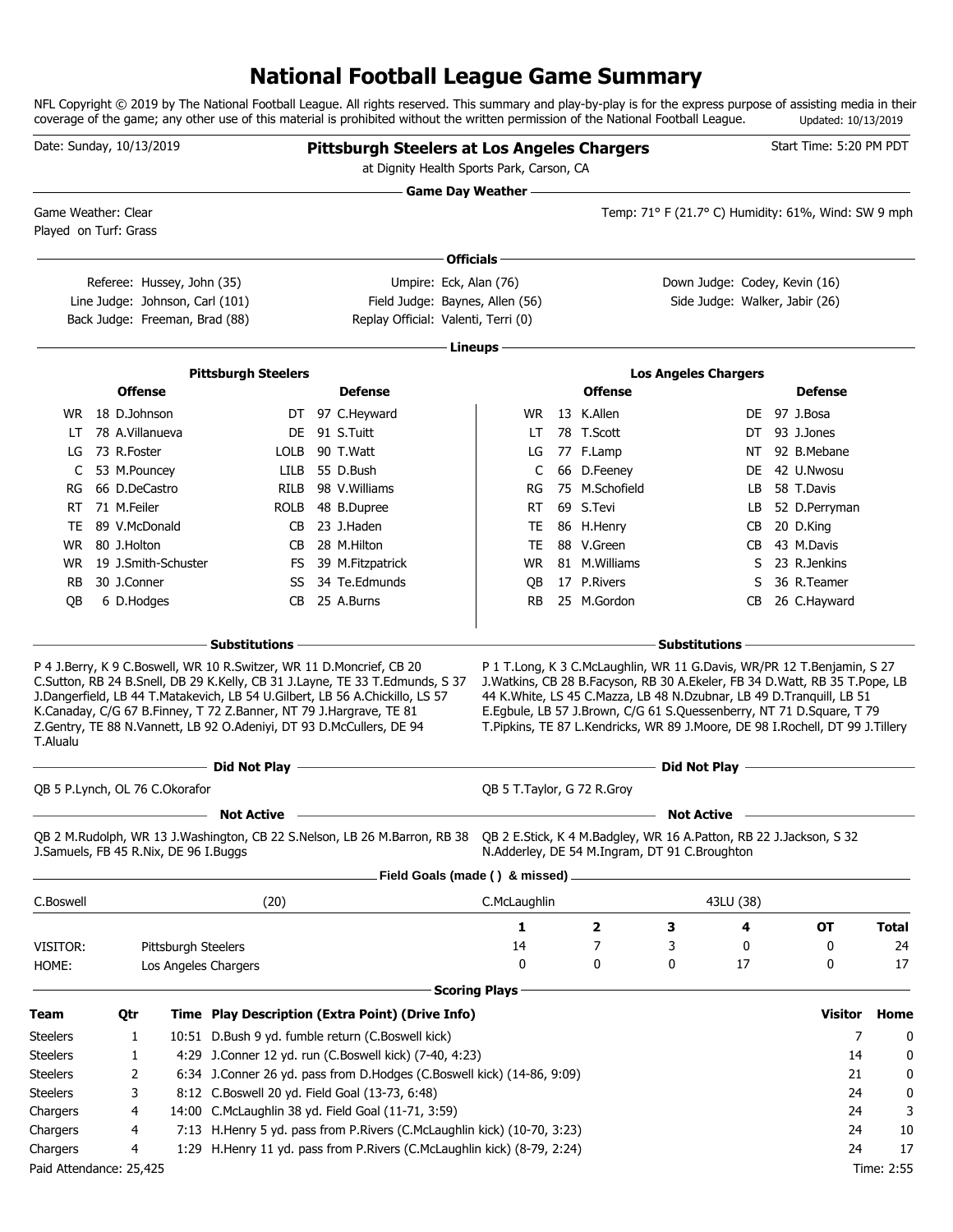# **Final Individual Statistics**

|                                               |            | <b>Pittsburgh Steelers</b> |            |                   |              |              |                    |                |                     |                        |            |                |                | <b>Los Angeles Chargers</b> |            |                      |                |
|-----------------------------------------------|------------|----------------------------|------------|-------------------|--------------|--------------|--------------------|----------------|---------------------|------------------------|------------|----------------|----------------|-----------------------------|------------|----------------------|----------------|
| <b>RUSHING</b>                                |            |                            | <b>ATT</b> | <b>YDS</b>        | <b>AVG</b>   | LG           | TD                 | <b>RUSHING</b> |                     |                        |            |                | <b>ATT</b>     | <b>YDS</b>                  | <b>AVG</b> | LG                   | TD             |
| <b>B.Snell</b>                                |            |                            | 17         | 75                | 4.4          | 20           | 0                  | M.Gordon       |                     |                        |            |                | 8              | 18                          | 2.3        | 7                    | 0              |
| J.Conner                                      |            |                            | 16         | 41                | 2.6          | 12           | 1                  | A.Ekeler       |                     |                        |            |                | 5              | 14                          | 2.8        | 11                   | 0              |
| D.Hodges                                      |            |                            | 3          | 8                 | 2.7          |              | 7<br>0             | P.Rivers       |                     |                        |            |                | 1              | 0                           | 0.0        | 0                    | 0              |
| Total                                         |            |                            | 36         | 124               | 3.4          | 20           | 1                  | Total          |                     |                        |            |                | 14             | 32                          | 2.3        | 11                   | 0              |
| <b>PASSING</b>                                | <b>ATT</b> | <b>CMP</b>                 | <b>YDS</b> | SK/YD TD          |              | LG<br>ΙN     | RT                 | <b>PASSING</b> |                     |                        | <b>ATT</b> | <b>CMP</b>     | <b>YDS</b>     | SK/YD TD                    |            | <b>IN</b><br>LG      | <b>RT</b>      |
| D.Hodges                                      | 20         | 15                         | 132        | 0/0               | 1            | 26<br>1      | 87.9               | P.Rivers       |                     |                        | 44         | 26             | 320            | 1/4                         | 2          | 32<br>$\overline{2}$ | 77.8           |
| Total                                         | 20         | 15                         | 132        | 0/0               | 1            | 26<br>1      | 87.9               | Total          |                     |                        | 44         | 26             | 320            | 1/4                         | 2          | 32<br>2              | 77.8           |
| <b>PASS RECEIVING</b>                         |            | <b>TAR</b>                 | <b>REC</b> | <b>YDS</b>        | <b>AVG</b>   | LG           | TD                 |                |                     | <b>PASS RECEIVING</b>  |            | <b>TAR</b>     | <b>REC</b>     | <b>YDS</b>                  | <b>AVG</b> | LG                   | <b>TD</b>      |
| J.Conner                                      |            | 7                          | 7          | 78                | 11.1         | 26           | 1                  | H.Henry        |                     |                        |            | 9              | 8              | 100                         | 12.5       | 21                   | $\overline{2}$ |
| D.Johnson                                     |            | 2                          | 2          | 14                | 7.0          |              | 7<br>0             | M.Williams     |                     |                        |            | 10             | 5              | 72                          | 14.4       | 20                   | 0              |
| <b>B.Snell</b>                                |            | 1                          | 1          | 14                | 14.0         | 14           | 0                  | M.Gordon       |                     |                        |            | 4              | 3              | 30                          | 10.0       | 14                   | 0              |
| D.Moncrief                                    |            | $\overline{2}$             | 1          | 11                | 11.0         | 11           | 0                  | A.Ekeler       |                     |                        |            | 4              | 3              | 14                          | 4.7        | 11                   | 0              |
| J.Smith-Schuster                              |            | 4                          | 1          | 7                 | 7.0          |              | 7<br>0             | J.Moore        |                     |                        |            | 2              | 2              | 43                          | 21.5       | 32                   | 0              |
| V.McDonald                                    |            | 1                          | 1          | 5                 | 5.0          |              | 5<br>0             | K.Allen        |                     |                        |            | 6              | 2              | 33                          | 16.5       | 19                   | 0              |
| N.Vannett                                     |            | 1                          | 1          | 5                 | 5.0          |              | 5<br>0             | V.Green        |                     |                        |            | 2              | 1              | 15                          | 15.0       | 15                   | 0              |
| R.Switzer                                     |            | 1                          | 1          | $-2$              | $-2.0$       | $-2$         | 0                  | G.Davis        |                     |                        |            | 1              | 1              | 13                          | 13.0       | 13                   | 0              |
| J.Holton                                      |            | 1                          | 0          | 0                 | 0.0          |              | 0<br>0             | T.Benjamin     |                     |                        |            | $\overline{4}$ | 1              | 0                           | 0.0        | 0                    | 0              |
| Total                                         |            | 20                         | 15         | 132               | 8.8          | 26           | 1                  | Total          |                     |                        |            | 42             | 26             | 320                         | 12.3       | 32                   | $\overline{2}$ |
| <b>INTERCEPTIONS</b>                          |            |                            | <b>NO</b>  | <b>YDS</b>        | <b>AVG</b>   | LG           | TD                 |                |                     | <b>INTERCEPTIONS</b>   |            |                | NO             | YDS                         | <b>AVG</b> | LG                   | <b>TD</b>      |
| C.Sutton                                      |            |                            | 1          | 26                | 26.0         | 26           | 0                  | R.Jenkins      |                     |                        |            |                | $\mathbf{1}$   | 8                           | 8.0        | 8                    | 0              |
| D.Bush                                        |            |                            | 1          | 6                 | 6.0          | 6            | 0                  |                |                     |                        |            |                |                |                             |            |                      |                |
| Total                                         |            |                            | 2          | 32                | 16.0         | 26           | 0                  | Total          |                     |                        |            |                | 1              | 8                           | 8.0        | 8                    | 0              |
| <b>PUNTING</b>                                | NO         | <b>YDS</b>                 | <b>AVG</b> | <b>NET</b>        | TВ           | <b>IN20</b>  | LG                 | <b>PUNTING</b> |                     |                        | NO         | <b>YDS</b>     | <b>AVG</b>     | NET                         | TΒ         | <b>IN20</b>          | LG             |
| J.Berry                                       | 4          | 185                        | 46.3       | 44.5              | 0            | 2            | 59                 | T.Long         |                     |                        | 3          | 128            | 42.7           | 38.0                        | 0          | 1                    | 44             |
| Total                                         | 4          | 185                        | 46.3       | 44.5              | 0            | 2            | 59                 | Total          |                     |                        | 3          | 128            | 42.7           | 38.0                        | 0          | 1                    | 44             |
| <b>PUNT RETURNS</b>                           |            | NO                         | <b>YDS</b> | <b>AVG</b>        | <b>FC</b>    | LG           | TD                 |                | <b>PUNT RETURNS</b> |                        |            | <b>NO</b>      | <b>YDS</b>     | <b>AVG</b>                  | FC         | LG                   | <b>TD</b>      |
| R.Switzer                                     |            | 2                          | 14         | 7.0               | $\mathbf{1}$ | 9            | 0                  | D.King         |                     |                        |            | 1              | $\overline{7}$ | 7.0                         | 2          | $\overline{7}$       | $\mathbf 0$    |
|                                               |            |                            |            |                   |              |              |                    | [DOWNED]       |                     |                        |            | 1              | 0              | 0.0                         | 0          | 0                    | 0              |
| Total                                         |            | 2                          | 14         | 7.0               | 1            | 9            | 0                  | Total          |                     |                        |            | $\mathbf{1}$   | 7              | 7.0                         | 2          | 7                    | 0              |
| <b>KICKOFF RETURNS</b>                        |            | <b>NO</b>                  | <b>YDS</b> | <b>AVG</b>        | <b>FC</b>    | LG           | TD                 |                |                     | <b>KICKOFF RETURNS</b> |            | <b>NO</b>      | <b>YDS</b>     | <b>AVG</b>                  | FC         | LG                   | <b>TD</b>      |
| R.Switzer                                     |            | $\mathbf{1}$               | 9          | 9.0               | 0            | 9            | $\mathbf 0$        | D.King         |                     |                        |            | $\overline{2}$ | 49             | 24.5                        | 0          | 26                   | 0              |
| [TOUCHBACK]                                   |            | 2                          | 0          | 0.0               | 0            | 0            | 0                  | T.Pope         |                     |                        |            | 2              | 48             | 24.0                        | 0          | 29                   | 0              |
|                                               |            |                            |            |                   |              |              |                    |                | [TOUCHBACK]         |                        |            | $\mathbf{1}$   | $\mathbf 0$    | 0.0                         | 0          | $\mathbf 0$          | 0              |
| Total                                         |            | $\mathbf{1}$               | 9          | 9.0               | 0            |              | 9<br>0             | Total          |                     |                        |            | 4              | 97             | 24.3                        | 0          | 29                   | 0              |
| <b>Pittsburgh Steelers</b><br><b>FUMBLES</b>  |            |                            |            |                   | FUM LOST     |              | OWN-REC YDS        |                | TD                  | <b>FORCED</b>          |            | <b>OPP-REC</b> | <b>YDS</b>     | <b>TD</b>                   |            | <b>OUT-BDS</b>       |                |
|                                               |            |                            |            |                   |              |              |                    |                |                     |                        |            | 0              |                |                             |            |                      |                |
| M.Pouncey                                     |            |                            |            | $\mathbf{1}$<br>0 |              | 0<br>0       | 0                  | 0              | 0<br>0              | 0<br>0                 |            | 0              | 0              | 0                           |            | 0                    |                |
| D.Hodges                                      |            |                            |            |                   |              |              | 1                  | 0              |                     |                        |            |                | 0              | 0                           |            | 0                    |                |
| D.Bush                                        |            |                            |            | 0                 |              | 0            | 0                  | 0              | 0                   | 0                      |            | 1              | 9              | 1                           |            | 0                    |                |
| Total                                         |            |                            |            | $\mathbf{1}$      |              | 0            | $\mathbf{1}$       | $\mathbf 0$    | 0                   | $\mathbf{0}$           |            | $\mathbf{1}$   | 9              | $\mathbf{1}$                |            | 0                    |                |
| <b>Los Angeles Chargers</b><br><b>FUMBLES</b> |            |                            |            |                   | FUM LOST     |              | <b>OWN-REC YDS</b> |                | TD                  | <b>FORCED</b>          |            | <b>OPP-REC</b> | <b>YDS</b>     | TD                          |            | <b>OUT-BDS</b>       |                |
|                                               |            |                            |            |                   |              |              |                    |                |                     |                        |            |                |                |                             |            |                      |                |
| P.Rivers                                      |            |                            |            | $\mathbf{1}$      |              | 1            | 0                  | $-12$          | 0                   | 0                      |            | 0              | 0              | 0                           |            | 0                    |                |
| Total                                         |            |                            |            | $\mathbf{1}$      |              | $\mathbf{1}$ | 0                  | $-12$          | 0                   | 0                      |            | 0              | 0              | 0                           |            | 0                    |                |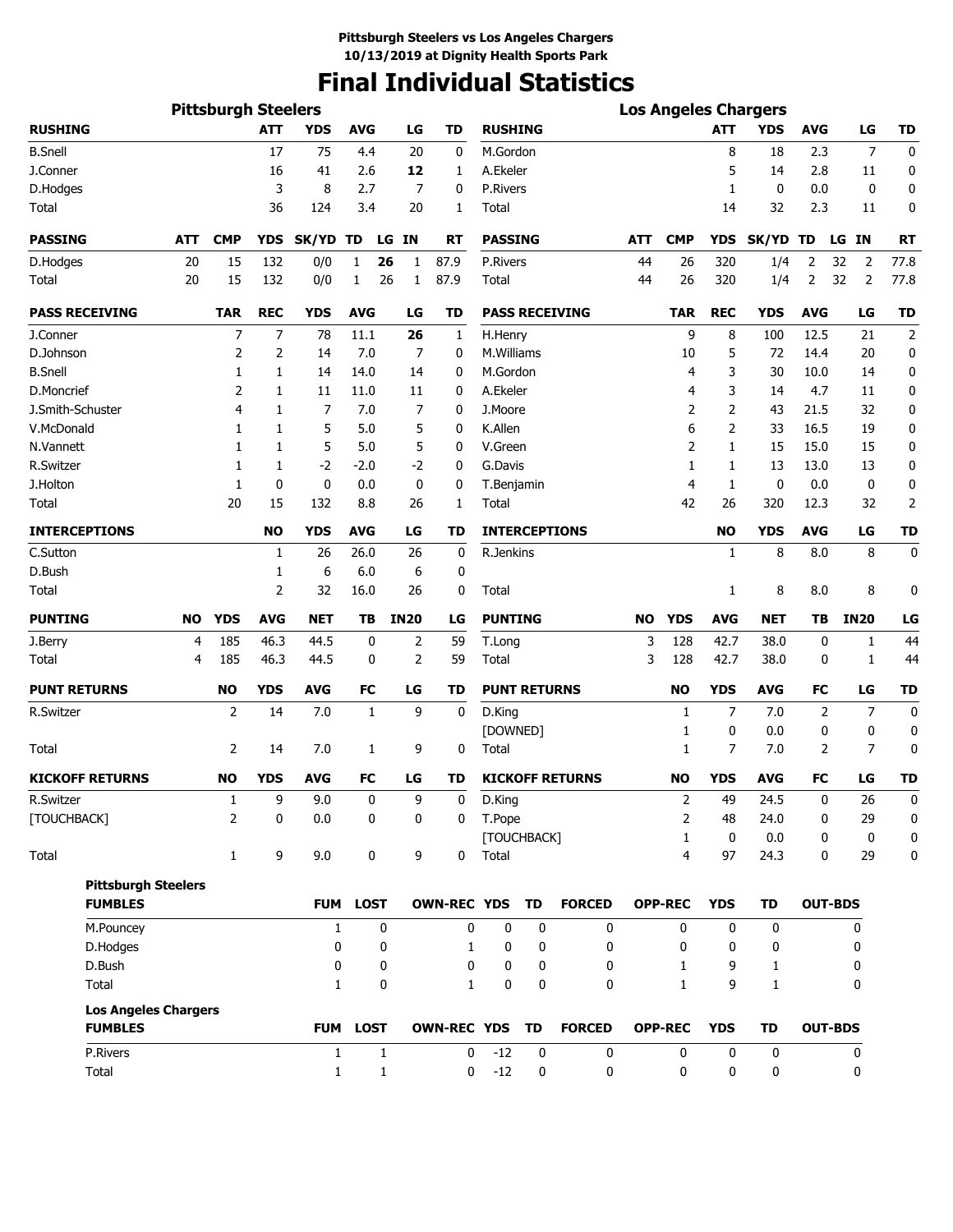# **Final Team Statistics**

|                                                   | <b>Visitor</b>  | Home            |
|---------------------------------------------------|-----------------|-----------------|
|                                                   | <b>Steelers</b> | <b>Chargers</b> |
| <b>TOTAL FIRST DOWNS</b>                          | 18              | 23              |
| By Rushing                                        | 9               | 2               |
| By Passing                                        | 7               | 18              |
| By Penalty                                        | 2               | 3               |
| THIRD DOWN EFFICIENCY                             | 8-13-62%        | 7-12-58%        |
| <b>FOURTH DOWN EFFICIENCY</b>                     | $0 - 0 - 0%$    | $0 - 0 - 0%$    |
| <b>TOTAL NET YARDS</b>                            | 256             | 348             |
| Total Offensive Plays (inc. times thrown passing) | 56              | 59              |
| Average gain per offensive play                   | 4.6             | 5.9             |
| <b>NET YARDS RUSHING</b>                          | 124             | 32              |
| <b>Total Rushing Plays</b>                        | 36              | 14              |
| Average gain per rushing play                     | 3.4             | 2.3             |
| Tackles for a loss-number and yards               | $2 - 2$         | $3-5$           |
| <b>NET YARDS PASSING</b>                          | 132             | 316             |
| Times thrown - yards lost attempting to pass      | $0 - 0$         | $1 - 4$         |
| Gross yards passing                               | 132             | 320             |
| <b>PASS ATTEMPTS-COMPLETIONS-HAD INTERCEPTED</b>  | $20 - 15 - 1$   | 44-26-2         |
| Avg gain per pass play (inc.# thrown passing)     | 6.6             | 7.0             |
| <b>KICKOFFS Number-In End Zone-Touchbacks</b>     | $5 - 2 - 1$     | $4 - 2 - 2$     |
| <b>PUNTS Number and Average</b>                   | 4-46.3          | $3 - 42.7$      |
| <b>Had Blocked</b>                                | 0               | 0               |
| <b>FGs - PATs Had Blocked</b>                     | $0 - 0$         | $0 - 0$         |
| <b>Net Punting Average</b>                        | 44.5            | 38.0            |
| TOTAL RETURN YARDAGE (Not Including Kickoffs)     | 46              | 15              |
| No. and Yards Punt Returns                        | $2 - 14$        | $1 - 7$         |
| No. and Yards Kickoff Returns                     | $1 - 9$         | 4-97            |
| No. and Yards Interception Returns                | $2 - 32$        | $1 - 8$         |
| <b>PENALTIES Number and Yards</b>                 | $6 - 45$        | $8 - 74$        |
| <b>FUMBLES Number and Lost</b>                    | $1 - 0$         | $1 - 1$         |
| <b>TOUCHDOWNS</b>                                 | 3               | 2               |
| Rushing                                           | 1               | $\mathbf 0$     |
| Passing                                           | 1               | 2               |
| <b>Fumbles</b>                                    | 1               | 0               |
| <b>EXTRA POINTS Made-Attempts</b>                 | $3 - 3$         | $2 - 2$         |
| Kicking Made-Attempts                             | $3-3$           | $2 - 2$         |
| <b>FIELD GOALS Made-Attempts</b>                  | $1 - 1$         | $1 - 2$         |
| <b>RED ZONE EFFICIENCY</b>                        | 1-3-33%         | 2-3-67%         |
| <b>GOAL TO GO EFFICIENCY</b>                      | $0 - 2 - 0%$    | 1-1-100%        |
| <b>SAFETIES</b>                                   | 0               | 0               |
| <b>FINAL SCORE</b>                                | 24              | 17              |
| <b>TIME OF POSSESSION</b>                         | 34:05           | 25:55           |
|                                                   |                 |                 |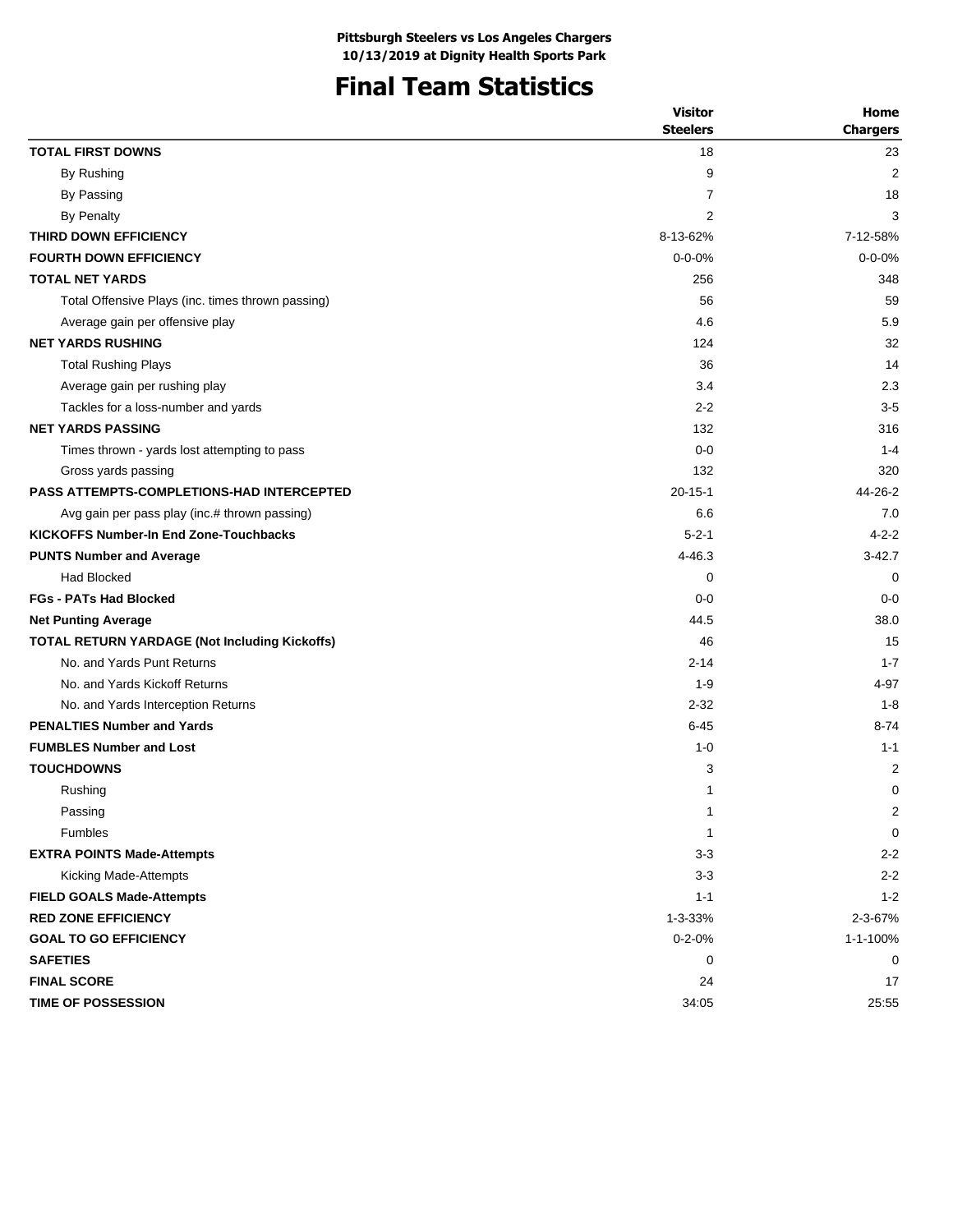# **Ball Possession And Drive Chart**

### **Pittsburgh Steelers**

---------------------

| #  | Time<br>Recd | Time<br>Lost | <b>Time How Ball</b><br><b>Poss Obtained</b> | <b>Drive</b><br>Began | #<br><b>Play</b> | Yds<br>Gain | Yds<br>Pen   | Net<br>Yds | 1st<br>Down  | Last<br><b>Scrm</b> | <b>How Given</b><br>Up |
|----|--------------|--------------|----------------------------------------------|-----------------------|------------------|-------------|--------------|------------|--------------|---------------------|------------------------|
|    | 12:48        | 11:06        | 1:42 Punt                                    | <b>PIT 21</b>         | 3                | 4           | -5           | -1         | 0            | <b>PIT 20</b>       | Punt                   |
|    | 8:52         | 4:29         | 4:23 Interception                            | <b>LAC 40</b>         |                  | 40          | 0            | 40         | 3            | $*$ LAC 12          | Touchdown              |
| 3  | 0:43         | 6:34         | 9:09 Punt                                    | <b>PIT 14</b>         | 14               | 86          | $\Omega$     | 86         | 6            | LAC 26              | Touchdown              |
| 4  | 0:32         | 0:00         | 0:32 Missed FG                               | PIT 33                |                  |             | $\Omega$     |            | $\mathbf{0}$ | <b>PIT 33</b>       | End of Half            |
| 5. | 15:00        | 8:12         | 6:48 Kickoff                                 | <b>PIT 25</b>         | 13               | 46          | 27           | 73         | 5            | $*$ LAC 2           | Field Goal             |
| 6  | 6:39         | 2:59         | 3:40 Punt                                    | <b>PIT 26</b>         | 5                | 25          | -5           | 20         |              | PIT 46              | Punt                   |
|    | 14:00        | 10:36        | 3:24 Kickoff                                 | <b>PIT 25</b>         | 6                | 25          | $\Omega$     | 25         |              | 50                  | Interception           |
| 8  | 7:13         | 3:53         | 3:20 Kickoff                                 | <b>PIT 19</b>         | 4                | 21          | 0            | 21         |              | PIT 40              | Punt                   |
| 9  | 1:29         | 1:03         | 0:26 Kickoff                                 | <b>LAC 45</b>         | 3                | 9           | 0            | 9          | 0            | LAC 36              | Punt                   |
| 10 | 0:41         | 0:00         | 0:41 Interception                            | LAC <sub>8</sub>      |                  | $-1$        | $\mathbf{0}$ | $-1$       | 0            | $*$ LAC 8           | End of Game            |

### (370) Average PIT 37

|    | <b>Los Angeles Chargers</b> |              |                                              |                       |                  |             |            |            |             |                  |                        |
|----|-----------------------------|--------------|----------------------------------------------|-----------------------|------------------|-------------|------------|------------|-------------|------------------|------------------------|
| #  | Time<br>Recd                | Time<br>Lost | <b>Time How Ball</b><br><b>Poss Obtained</b> | <b>Drive</b><br>Began | #<br><b>Play</b> | Yds<br>Gain | Yds<br>Pen | Net<br>Yds | 1st<br>Down | Last<br>Scrm     | <b>How Given</b><br>Up |
|    | 15:00                       | 12:48        | 2:12 Kickoff                                 | <b>LAC 25</b>         | 4                | 20          | 0          | 20         |             | <b>LAC 45</b>    | Punt                   |
|    | 11:06                       | 10:51        | $0:15$ Punt                                  | <b>LAC 21</b>         | 2                | -12         | 0          | $-12$      | 0           | <b>LAC 21</b>    | Fumble                 |
| 3  | 10:51                       | 8:52         | 1:59 Kickoff                                 | <b>LAC 25</b>         | 4                | 19          | 0          | 19         |             | <b>LAC 44</b>    | Interception           |
| 4  | 4:29                        | 0:43         | 3:46 Kickoff                                 | <b>LAC 24</b>         | 5                | 23          | -5         | 18         |             | <b>LAC 42</b>    | Punt                   |
| 5  | 6:34                        | 0:32         | 6:02 Kickoff                                 | <b>LAC 14</b>         | 12               | 73          | $-12$      | 61         | 4           | <b>PIT 25</b>    | Missed FG              |
| 6  | 8:12                        | 6:39         | 1:33 Kickoff                                 | <b>LAC 30</b>         | 3                | 8           |            | 8          | 0           | <b>LAC 38</b>    | Punt                   |
|    | 2:59                        | 14:00        | 3:59 Punt                                    | LAC <sub>9</sub>      | 11               | 66          | 5.         | 71         | 5           | * PIT 20         | Field Goal             |
| 8  | 10:36                       | 7:13         | 3:23 Interception                            | <b>LAC 30</b>         | 10               | 65          | 5.         | 70         | 6           | $*$ PIT 5        | Touchdown              |
| 9  | 3:53                        | 1:29         | $2:24$ Punt                                  | <b>LAC 21</b>         | 8                | 74          | 5.         | 79         | 5           | $*$ PIT 11       | Touchdown              |
| 10 | 1:03                        | 0:41         | $0:22$ Punt                                  | LAC 1                 | 2                | 0           | 0          | 0          | 0           | LAC <sub>1</sub> | Interception           |

(200) Average LAC 20

**\* inside opponent's 20**

|                | <b>Time of Possession by Quarter</b>   | 1st                  | 2nd  | 3rd   | 4th                  | ΟТ | Total |
|----------------|----------------------------------------|----------------------|------|-------|----------------------|----|-------|
| <b>Visitor</b> | Pittsburgh Steelers                    | 6:48                 | 8:58 | 10:28 | 7:51                 |    | 34:05 |
| Home           | Los Angeles Chargers                   | 8:12                 | 6:02 | 4:32  | 7:09                 |    | 25:55 |
|                | <b>Kickoff Drive No.-Start Average</b> | Steelers: 3 - PIT 23 |      |       | Chargers: 5 - LAC 24 |    |       |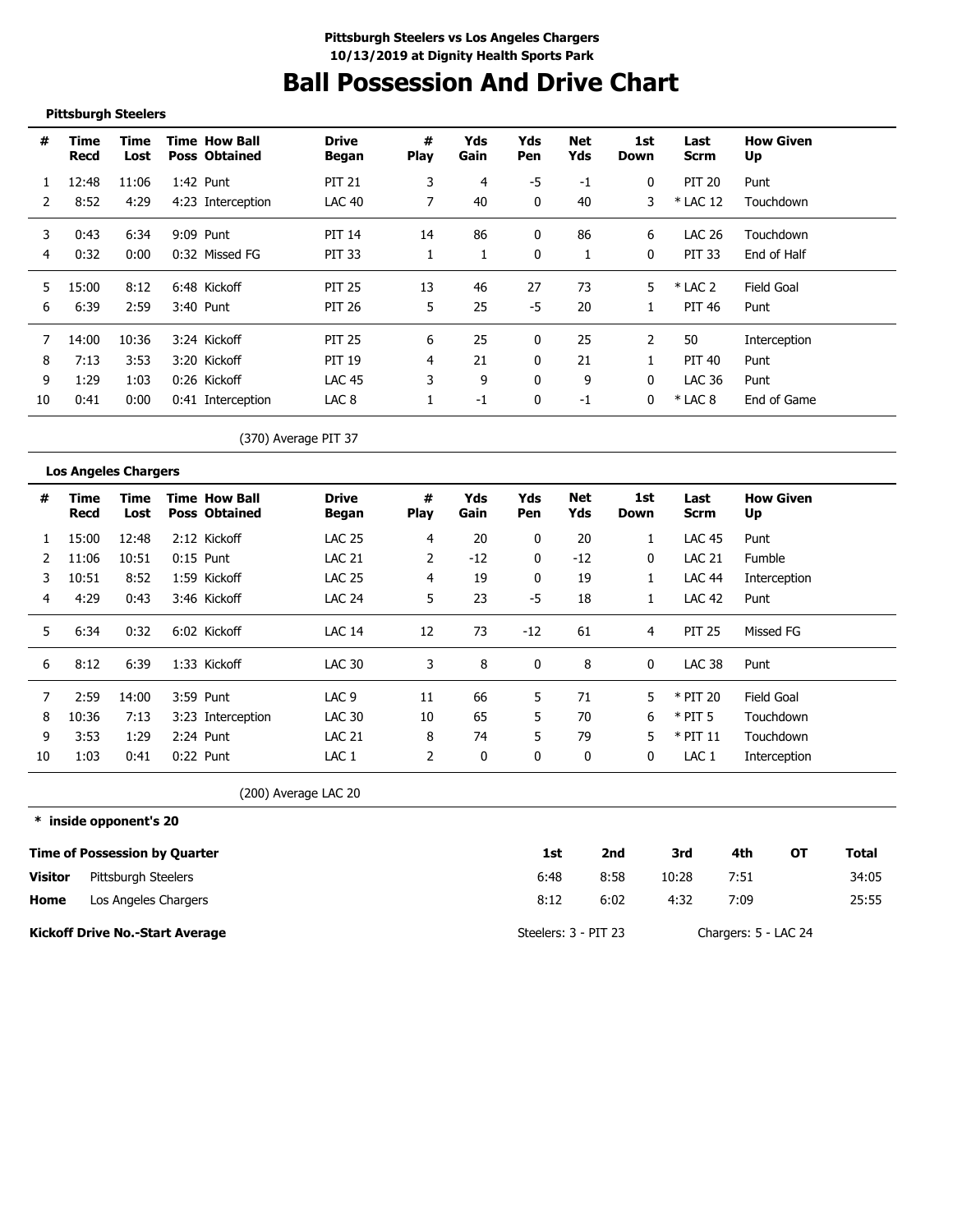# **Final Defensive Statistics**

| <b>Pittsburgh Steelers</b> |            |                |                |              | <b>Regular Defensive Plays</b> |   |             |          |              |             |           |            | <b>Special Teams</b>    |           |           |              |              | <b>Misc</b>  |             |           |
|----------------------------|------------|----------------|----------------|--------------|--------------------------------|---|-------------|----------|--------------|-------------|-----------|------------|-------------------------|-----------|-----------|--------------|--------------|--------------|-------------|-----------|
|                            | <b>TKL</b> | <b>AST</b>     | <b>COMB</b>    | SK           | / YDS TFL                      |   | $\mathbf o$ | IN       | <b>PD</b>    | FF          | <b>FR</b> | <b>TKL</b> | <b>AST</b>              | <b>FF</b> | <b>FR</b> | <b>BL</b>    | <b>TKL</b>   | <b>AST</b>   | FF          | <b>FR</b> |
| D.Bush                     | 4          | 3              | 7              | 0            | 0                              | 0 |             |          |              | 0           |           | 0          | 0                       | 0         | 0         | 0            | $\mathbf{0}$ | 0            | 0           | 0         |
| A.Burns                    |            | 3              | 6              | 0            | 0                              | 0 | 0           | 0        | 0            | 0           | 0         | 0          | 0                       | 0         | 0         | 0            | 0            | 0            | 0           | 0         |
| M.Fitzpatrick              | 5          | 0              | 5              | 0            | 0                              | 0 | 0           | 0        | 1            | 0           | 0         | 0          | 0                       | 0         | 0         | 0            | 0            | 0            | 0           | 0         |
| Te.Edmunds                 | 3          | 2              | 5              | 0            | 0                              | 0 | 0           | 0        | 1            | 0           | 0         | 0          | 0                       | 0         | 0         | 0            | 0            | 0            | 0           | 0         |
| V. Williams                | 2          | $\overline{2}$ | $\overline{4}$ | $\mathbf{0}$ | $\mathbf{0}$                   | 0 | $\mathbf 0$ | 0        | 0            | 0           | 0         | 0          | 0                       | $\Omega$  | 0         | $\mathbf{0}$ | $\mathbf{0}$ | 0            | $\mathbf 0$ | 0         |
| C.Heyward                  | 2          | 1              | 3              | $\mathbf{0}$ | 0                              | 0 | 0           | $\Omega$ | 0            | 0           | 0         | 0          | 0                       | 0         | 0         | 0            | 0            | 0            | 0           | 0         |
| M.Hilton                   | 2          | 1              | 3              | 0            | 0                              | 0 | 0           | 0        | 0            | 0           | 0         | 0          | 0                       | 0         | 0         | 0            | 0            | 0            | 0           | 0         |
| T.Alualu                   |            | 2              | 3              | 0            | 0                              | 0 | 0           | 0        | 1            | 0           | 0         | 0          | 0                       | 0         | 0         | 0            | 0            | 0            | 0           | 0         |
| T.Watt                     | 0          | 3              | 3              | 0.5          | $\overline{2}$                 | 0 | 4           | 0        | $\mathbf{1}$ | 0           | 0         | 0          | 0                       | 0         | 0         | 0            | $\mathbf{0}$ | $\mathbf{0}$ | $\mathbf 0$ | 0         |
| K.Kelly                    | 2          | 0              | 2              | 0            | 0                              | 0 | 0           | 0        | 0            | 0           | 0         | 0          | 0                       | 0         | 0         | 0            | 0            | 0            | 0           | 0         |
| J.Haden                    |            | 1              | 2              | 0            | 0                              | 0 | 0           | 0        | 1            | 0           | 0         | 0          | 0                       | 0         | 0         | 0            | 0            | 0            | 0           | 0         |
| <b>B.Dupree</b>            |            | 1              | 2              | $\mathbf{0}$ | 0                              | 1 | 0           | 0        | 0            | 0           | 0         | 0          | 0                       | 0         | 0         | 0            | $\mathbf{0}$ | 0            | 0           | 0         |
| J.Hargrave                 |            | 1              | $\overline{2}$ | $\mathbf{0}$ | $\Omega$                       | 0 | 0           | 0        | 0            | 0           | 0         | 0          | 0                       | 0         | 0         | 0            | $\mathbf{0}$ | $\mathbf{0}$ | $\mathbf 0$ | 0         |
| C.Sutton                   |            | 0              |                | 0            | 0                              | 0 | 0           | 1        | 3            | 0           | 0         | 0          | 0                       | 0         | 0         | 0            | 0            | 0            | 0           | 0         |
| A.Chickillo                | 0          | 1              | 1              | 0.5          | 2                              | 0 |             | 0        | 0            | 0           | 0         |            | 1                       | 0         | 0         | 0            | 0            | 0            | 0           | 0         |
| S.Tuitt                    | 0          | 0              | 0              | 0            | 0                              | 0 |             | 0        | 0            | 0           | 0         | 0          | 0                       | 0         | 0         | 0            | 0            | 0            | 0           | 0         |
| <b>D.McCullers</b>         | 0          | 0              | $\mathbf{0}$   | $\mathbf{0}$ | $\mathbf{0}$                   | 0 | 0           | 0        | 1            | $\mathbf 0$ | 0         | 0          | 0                       | 0         | 0         | 0            | $\mathbf{0}$ | 0            | 0           | 0         |
| T.Matakevich               | n          | 0              | 0              | 0            | 0                              | 0 | 0           | 0        | 0            | 0           | 0         | 2          | 0                       | ŋ         | 0         | 0            | 0            | 0            | 0           | 0         |
| J.Layne                    |            | 0              | 0              | 0            | 0                              | 0 | 0           | 0        | 0            | 0           | 0         | 1          | 0                       | 0         | 0         | 0            | 0            | 0            | 0           | 0         |
| J.Holton                   | 0          | 0              | 0              | 0            | 0                              | 0 | 0           | 0        | 0            | 0           | 0         | 0          | 1                       | 0         | 0         | 0            | 0            | 0            | 0           | 0         |
| N.Vannett                  | 0          | 0              | $\mathbf{0}$   | 0            | 0                              | 0 | 0           | 0        | 0            | 0           | 0         | 0          | 0                       | 0         | 0         | 0            | 1            | 0            | $\mathbf 0$ | 0         |
| D.Hodges                   |            | 0              | $\mathbf{0}$   | 0            | 0                              | 0 | 0           | 0        | 0            | 0           | 0         | 0          | 0                       | 0         | 0         | 0            | 0            | 0            | 0           | 1         |
| <b>Total</b>               | 28         | 21             | 49             | 1            | 4                              |   | 6           | 2        | 10           | 0           | 1         | 4          | $\overline{\mathbf{z}}$ | 0         | 0         | 0            | 1            | 0            | 0           | 1         |

**TKL = Tackle AST = Assist COMB = Combined QH=QB Hit IN = Interception PD = Pass Defense FF = Forced Fumble FR = Fumble Recovery**

| <b>Los Angeles Chargers</b> |            |              |              |          | <b>Regular Defensive Plays</b> |        |              |           |              |    |           |              | <b>Special Teams</b> |           |              |           |            | <b>Misc</b>  |          |           |
|-----------------------------|------------|--------------|--------------|----------|--------------------------------|--------|--------------|-----------|--------------|----|-----------|--------------|----------------------|-----------|--------------|-----------|------------|--------------|----------|-----------|
|                             | <b>TKL</b> | <b>AST</b>   | <b>COMB</b>  | SK       | <b>YDS</b>                     | TFL OH |              | <b>IN</b> | <b>PD</b>    | FF | <b>FR</b> | <b>TKL</b>   | <b>AST</b>           | <b>FF</b> | <b>FR</b>    | <b>BL</b> | <b>TKL</b> | <b>AST</b>   | FF       | <b>FR</b> |
| J.Jones                     | 2          | 6            | 8            | O        | ŋ                              | 0      | 0            | 0         | 0            | 0  | 0         | $\mathbf{0}$ | 0                    | 0         | $\mathbf{0}$ | 0         | U          |              | $\Omega$ | 0         |
| T.Davis                     |            | 2            |              | 0        | 0                              |        | 0            | 0         | 0            |    | 0         | 0            | 0                    | 0         | 0            | 0         | 0          |              | 0        |           |
| D.King                      |            |              | 6            | 0        | 0                              | 0      | 0            | 0         | 0            | 0  | 0         | 0            | 0                    | 0         | 0            | 0         | n          |              |          | 0         |
| R.Jenkins                   |            | 2            | 5            | 0        | 0                              | 0      | 0            |           |              | 0  | 0         | 0            | 0                    | 0         | 0            | 0         | 0          | 0            | 0        |           |
| R.Teamer                    | 3          | 2            | 5            | 0        | $\mathbf{0}$                   | 0      | 0            | 0         | $\mathbf{0}$ | 0  | 0         | $\mathbf{0}$ | 0                    | 0         | $\mathbf{0}$ | 0         | 0          | 0            | 0        | 0         |
| M.Davis                     |            | 3            | 5            | 0        | 0                              | 0      | 0            | 0         | 0            | 0  | 0         | 0            | 0                    | 0         | 0            | 0         | 0          | 0            | 0        | 0         |
| J.Bosa                      |            | 3            | 5            | 0        | 0                              | 0      | 0            | 0         | 0            | 0  | 0         | 0            | 0                    | 0         | 0            | 0         | n          | 0            | 0        | 0         |
| D.Perryman                  | 4          | 0            | 4            | 0        | 0                              |        | 0            | 0         | 0            | 0  | 0         | 0            | 0                    | 0         | 0            | 0         | 0          | 0            | 0        |           |
| D.Tranquill                 | 2          | 2            | 4            | 0        | $\mathbf{0}$                   |        | 0            | 0         | 0            | 0  | 0         |              | 0                    | 0         | 0            | 0         | O.         | 0            | 0        | 0         |
| U.Nwosu                     |            |              | 3            | 0        | 0                              | 0      | 0            | 0         | 0            | 0  | 0         | 0            | 0                    | 0         | 0            | 0         | 0          | 0            | 0        | 0         |
| K.White                     |            | 0            |              | 0        | 0                              | 0      | 0            | 0         | 0            | 0  | 0         | 0            | 0                    | 0         | 0            | 0         | U          | 0            | 0        | 0         |
| D.Square                    |            | 0            |              | 0        | 0                              | 0      | 0            | 0         | 0            | 0  | 0         | 0            | 0                    | 0         | 0            | 0         | 0          | 0            | 0        |           |
| I.Rochell                   |            | $\Omega$     |              | $\Omega$ | $\mathbf{0}$                   | 0      | $\mathbf{0}$ | U         | $\Omega$     | 0  | 0         | $\Omega$     | 0                    | 0         | 0            | 0         | U          | <sup>0</sup> | $\Omega$ | 0         |
| <b>B.Mebane</b>             |            | 0            |              | 0        | $\mathbf{0}$                   | 0      | 0            | 0         | $\mathbf{0}$ | 0  | 0         | $\Omega$     | 0                    | 0         | 0            | 0         | n          |              |          | 0         |
| N.Dzubnar                   |            | 0            | 0            | 0        | 0                              | 0      | 0            | 0         | 0            | 0  | 0         |              | 0                    | 0         | 0            | 0         | n          | 0            | 0        |           |
| <b>B.Facyson</b>            | 0          | 0            | 0            | 0        | 0                              | 0      | 0            | 0         | 0            | 0  | 0         |              | 0                    | 0         | 0            | 0         | 0          | 0            | 0        | 0         |
| K.Allen                     | n          | $\mathbf{0}$ | 0            | 0        | $\mathbf{0}$                   | 0      | 0            | 0         | 0            | 0  | 0         | $\mathbf{0}$ | 0                    | 0         | 0            | 0         |            | 0            | 0        | 0         |
| M.Gordon                    |            | U            | <sup>0</sup> | U        | 0                              | 0      | 0            | 0         | 0            | 0  | 0         | 0            | 0                    | 0         | 0            | 0         |            |              |          | 0         |
| <b>Total</b>                | 35         | 22           | 57           | 0        | 0                              |        |              |           |              | 0  | 0         | 3            | 0                    |           | 0            | 0         |            |              |          | 0         |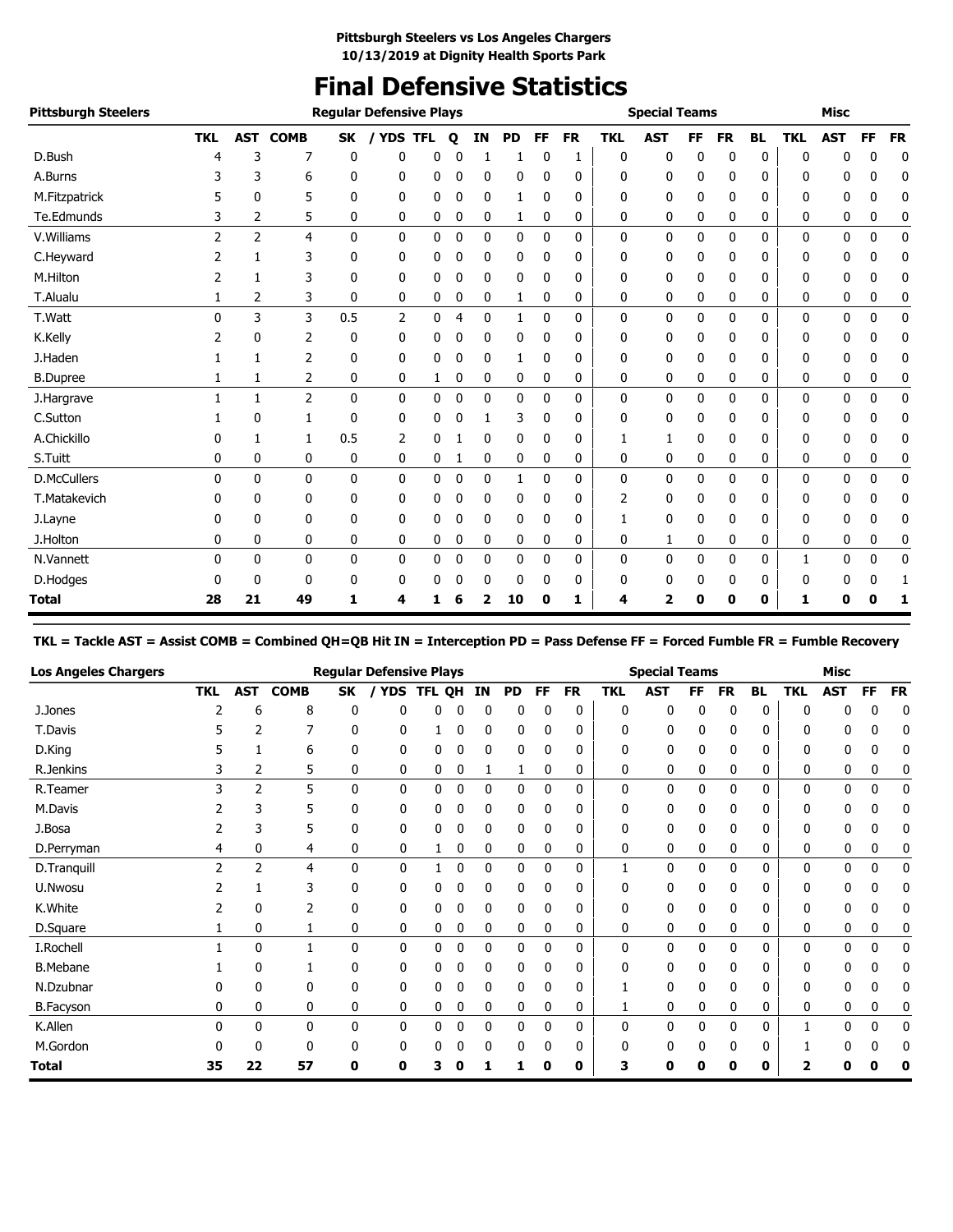# **First Half Summary**

| <b>Steelers</b>                                                                                          |                              |                                                | $14 \ 7 = 21$                                          |            |            |    | <b>Steelers</b> |                                                                        | 15:46               |            |            |                      |               |
|----------------------------------------------------------------------------------------------------------|------------------------------|------------------------------------------------|--------------------------------------------------------|------------|------------|----|-----------------|------------------------------------------------------------------------|---------------------|------------|------------|----------------------|---------------|
| Chargers                                                                                                 |                              |                                                | $0 \t0 = 0$                                            |            |            |    | Chargers        |                                                                        | 14:14               |            |            |                      |               |
|                                                                                                          |                              |                                                |                                                        |            |            |    |                 | <b>Scoring Plays</b>                                                   |                     |            |            |                      |               |
| <b>Team</b>                                                                                              | <b>Otr</b>                   |                                                | Time Play Description (Extra Point) (Drive Info)       |            |            |    |                 |                                                                        |                     |            |            | <b>Visitor</b>       | Home          |
| <b>Steelers</b>                                                                                          | 1                            |                                                | 10:51 D.Bush 9 yd. fumble return (C.Boswell kick)      |            |            |    |                 |                                                                        |                     |            |            | 7                    | 0             |
| <b>Steelers</b>                                                                                          | 1                            |                                                | 4:29 J.Conner 12 yd. run (C.Boswell kick) (7-40, 4:23) |            |            |    |                 |                                                                        |                     |            |            | 14                   | 0             |
| <b>Steelers</b>                                                                                          | 2                            |                                                |                                                        |            |            |    |                 | 6:34 J.Conner 26 yd. pass from D.Hodges (C.Boswell kick) (14-86, 9:09) |                     |            |            | 21                   | 0             |
|                                                                                                          |                              |                                                |                                                        |            |            |    |                 |                                                                        | Pittsburgh Steelers |            |            | Los Angeles Chargers |               |
| <b>TOTAL FIRST DOWNS</b>                                                                                 |                              |                                                |                                                        |            |            |    |                 |                                                                        | 9                   |            |            |                      |               |
|                                                                                                          |                              |                                                | First Downs Rushing-Passing-by Penalty                 |            |            |    |                 |                                                                        | $4 - 5 - 0$         |            |            |                      | $1 - 6 - 0$   |
|                                                                                                          |                              |                                                |                                                        |            |            |    |                 |                                                                        |                     |            |            |                      | 3-6-50%       |
| <b>TOTAL NET YARDS</b>                                                                                   |                              | <b>THIRD DOWN EFFICIENCY</b><br>5-6-83%<br>131 |                                                        |            |            |    |                 |                                                                        |                     | 135        |            |                      |               |
|                                                                                                          | <b>Total Offensive Plays</b> | 25                                             |                                                        |            |            |    |                 |                                                                        |                     | 26         |            |                      |               |
| <b>NET YARDS RUSHING</b>                                                                                 |                              |                                                |                                                        |            |            |    |                 |                                                                        | 61                  |            |            |                      | 24            |
| <b>NET YARDS PASSING</b>                                                                                 |                              |                                                |                                                        |            |            |    |                 |                                                                        | 70                  |            |            |                      | 111           |
|                                                                                                          | Gross Yards Passing          |                                                |                                                        |            |            |    |                 |                                                                        | 70                  |            |            |                      | 111           |
|                                                                                                          |                              |                                                | Times thrown-yards lost attempting to pass             |            |            |    |                 |                                                                        | $0 - 0$             |            |            |                      | $0 - 0$       |
|                                                                                                          |                              |                                                | Pass Attempts-Completions-Had Intercepted              |            |            |    |                 |                                                                        | $9 - 8 - 0$         |            |            |                      | $14 - 8 - 1$  |
| <b>Punts-Number and Average</b>                                                                          |                              |                                                |                                                        |            |            |    |                 |                                                                        | $1 - 59$            |            |            |                      | $2 - 43.5$    |
| <b>Penalties-Number and Yards</b>                                                                        |                              |                                                |                                                        |            |            |    |                 |                                                                        | $1 - 5$             |            |            |                      | $3 - 27$      |
| <b>Fumbles-Number and Lost</b>                                                                           |                              |                                                |                                                        |            |            |    |                 |                                                                        | $0 - 0$             |            |            |                      | $1 - 1$       |
| <b>Red Zone Efficiency</b>                                                                               |                              |                                                |                                                        |            |            |    |                 |                                                                        | $1 - 1 - 100%$      |            |            |                      | $0 - 0 - 0%$  |
|                                                                                                          |                              |                                                |                                                        |            |            |    |                 |                                                                        |                     |            |            |                      | <b>LAC 22</b> |
| <b>Average Drive Start</b><br><b>PIT 32</b><br><b>Los Angeles Chargers</b><br><b>Pittsburgh Steelers</b> |                              |                                                |                                                        |            |            |    |                 |                                                                        |                     |            |            |                      |               |
| <b>RUSHING</b>                                                                                           |                              |                                                | <b>ATT</b>                                             | <b>YDS</b> | <b>AVG</b> | LG | TD              | <b>RUSHING</b>                                                         |                     | <b>ATT</b> | <b>YDS</b> | <b>AVG</b>           | LG<br>TD      |

| <b>RUSHING</b>             |            |            | <b>ATT</b>               | <b>YDS</b>                     | <b>AVG</b> |              | LG           |           | TD        |             | <b>RUSHING</b>  |             |                       |              |            |                      | <b>ATT</b> |           | <b>YDS</b> | <b>AVG</b> |             | LG           | <b>TD</b>        |
|----------------------------|------------|------------|--------------------------|--------------------------------|------------|--------------|--------------|-----------|-----------|-------------|-----------------|-------------|-----------------------|--------------|------------|----------------------|------------|-----------|------------|------------|-------------|--------------|------------------|
| J.Conner                   |            |            | 10                       | 39                             |            | 3.9          | 12           |           | 1         |             | M.Gordon        |             |                       |              |            |                      | 7          |           | 16         | 2.3        |             | 7            | $\boldsymbol{0}$ |
| <b>B.Snell</b>             |            |            | 5                        | 20                             |            | 4.0          | 7            |           | 0         |             | A.Ekeler        |             |                       |              |            |                      | 4          |           | 8          | 2.0        |             | 11           | 0                |
| D.Hodges                   |            |            | 1                        | 2                              |            | 2.0          | 2            |           | 0         |             | <b>P.Rivers</b> |             |                       |              |            |                      |            |           | $\Omega$   | 0.0        |             | $\mathbf{0}$ | 0                |
| Total                      |            |            | 16                       | 61                             |            | 3.8          | 12           |           | 1         |             | Total           |             |                       |              |            |                      | 12         |           | 24         | 2.0        |             | 11           | 0                |
| <b>PASSING</b>             | <b>ATT</b> | <b>CMP</b> | <b>YDS</b>               | SK/YD                          | TD         | LG           | <b>IN</b>    |           | <b>RT</b> |             | <b>PASSING</b>  |             |                       |              | <b>ATT</b> | <b>CMP</b>           | <b>YDS</b> | SK/YD     |            | TD         | LG          | <b>IN</b>    | <b>RT</b>        |
| D.Hodges                   | 9          | 8          | 70                       | 0/0                            | 1          | 26           |              | $0$ 136.1 |           |             | <b>P.Rivers</b> |             |                       |              | 14         | 8                    | 111        |           | 0/0        | 0          | 20          | $\mathbf{1}$ | 53.0             |
| Total                      | 9          | 8          | 70                       | 0/0                            | 1          | 26           |              | $0$ 136.1 |           |             | Total           |             |                       |              | 14         | 8                    | 111        |           | 0/0        | 0          | 20          | 1            | 53.0             |
| <b>PASS RECEIVING</b>      |            | <b>TAR</b> | <b>REC</b>               | <b>YDS</b>                     | <b>AVG</b> |              | LG           |           | TD        |             |                 |             | <b>PASS RECEIVING</b> |              |            | <b>TAR</b>           | <b>REC</b> |           | <b>YDS</b> | <b>AVG</b> |             | LG           | <b>TD</b>        |
| J.Conner                   |            | 5          | 5                        | 51                             | 10.2       |              | 26           |           | 1         |             | M.Williams      |             |                       |              |            | 4                    | 3          |           | 48         | 16.0       |             | 20           | $\mathbf 0$      |
| D.Johnson                  |            | 2          | $\overline{2}$           | 14                             |            | 7.0          | 7            |           | 0         |             | H.Henry         |             |                       |              |            | 2                    | 2          |           | 32         | 16.0       |             | 19           | 0                |
| V.McDonald                 |            |            | 1                        | 5                              |            | 5.0          | 5            |           | 0         |             | K.Allen         |             |                       |              |            | 2                    | 1          |           | 19         | 19.0       |             | 19           | 0                |
| J.Smith-Schuster           |            |            | 0                        | 0                              |            | 0.0          | $\mathbf{0}$ |           | 0         |             | M.Gordon        |             |                       |              |            |                      |            |           | 13         | 13.0       |             | 13           | 0                |
|                            |            |            |                          |                                |            |              |              |           |           |             | A.Ekeler        |             |                       |              |            | 2                    | 1          |           | -1         | $-1.0$     |             | -1           | 0                |
|                            |            |            |                          |                                |            |              |              |           |           |             | T.Benjamin      |             |                       |              |            |                      | 0          |           | 0          | 0.0        |             | 0            | 0                |
| Total                      |            | 9          | 8                        | 70                             |            | 8.8          | 26           |           | 1         |             | Total           |             |                       |              |            | 12                   | 8          |           | 111        | 13.9       |             | 20           | 0                |
| <b>Pittsburgh Steelers</b> |            |            |                          | <b>Regular Defensive Plays</b> |            |              |              |           |           |             |                 |             |                       |              |            | <b>Special Teams</b> |            |           |            |            | <b>Misc</b> |              |                  |
|                            | <b>TKL</b> | AST        | <b>COMB</b>              |                                | <b>SK</b>  | <b>YDS</b>   | <b>TFL</b>   |           | Q         | ΙN          | <b>PD</b>       | <b>FF</b>   | <b>FR</b>             | <b>TKL</b>   | <b>AST</b> | FF                   | <b>FR</b>  | <b>BL</b> | <b>TKL</b> |            | <b>AST</b>  | <b>FF</b>    | <b>FR</b>        |
| A.Burns                    |            | 1          | 3                        | 4                              | 0          | $\mathbf{0}$ |              | 0         | 0         | 0           | 0               | 0           | 0                     | $\mathbf{0}$ |            | 0<br>0               | 0          | 0         |            | 0          | 0           | $\mathbf{0}$ | 0                |
| M.Fitzpatrick              |            | 3          | 0                        | 3                              | 0          | 0            |              | 0         | 0         | 0           | 0               | 0           | 0                     | 0            |            | 0<br>0               | 0          | 0         |            | 0          | 0           | 0            | 0                |
| Te.Edmunds                 |            |            | 2                        | 3                              | 0          | $\mathbf{0}$ |              | 0         | 0         | 0           | 0               | 0           | 0                     | 0            |            | 0<br>0               | 0          | 0         |            | 0          | 0           | 0            | 0                |
| T.Alualu                   |            | 1          | 2                        | 3                              | 0          | 0            |              | 0         | 0         | 0           | 1               | 0           | 0                     | 0            |            | 0<br>0               | 0          | 0         |            | 0          | 0           | 0            | 0                |
| <b>Total</b>               |            | 6          | $\overline{\phantom{a}}$ | 13                             | 0          | 0            |              | 0         | 0         | $\mathbf 0$ | 1               | $\mathbf 0$ | 0                     | 0            |            | 0<br>0               | 0          | 0         |            | 0          | 0           | 0            | $\mathbf 0$      |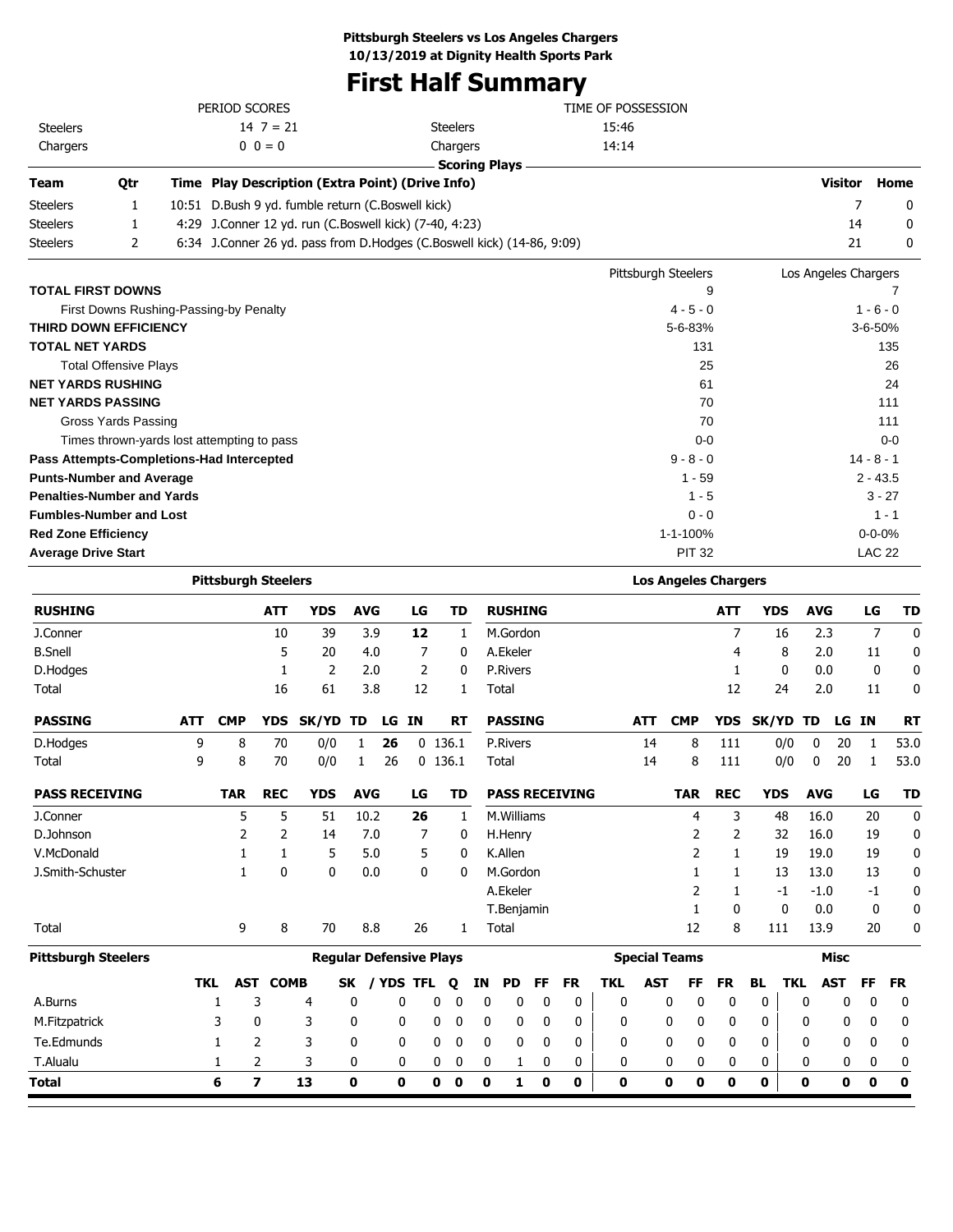# **First Half Summary**

| <b>Los Angeles Chargers</b> |     |            |             |           | <b>Regular Defensive Plays</b> |        |     |     |    |           |     | <b>Special Teams</b> |    |           |              |     | Misc |           |              |
|-----------------------------|-----|------------|-------------|-----------|--------------------------------|--------|-----|-----|----|-----------|-----|----------------------|----|-----------|--------------|-----|------|-----------|--------------|
|                             | TKL | <b>AST</b> | <b>COMB</b> | <b>SK</b> | ' YDS                          | TFL OH | IN. | PD. | FF | <b>FR</b> | TKL | <b>AST</b>           | FF | <b>FR</b> | BL           | TKL | AST  | <b>FF</b> | <b>FR</b>    |
| D.King                      |     |            |             |           |                                |        |     |     |    |           |     |                      |    |           | 0            |     |      |           | 0            |
| T.Davis                     |     |            |             |           |                                |        |     |     |    |           |     |                      |    |           | 0            | 0   |      |           | $\mathbf{0}$ |
| M.Davis                     |     |            |             |           |                                |        |     |     |    |           |     | 0                    |    |           | 0            | 0   |      |           | 0            |
| R.Jenkins                   |     |            |             |           |                                |        |     |     |    | 0         | 0   | 0                    |    |           | $\mathbf{0}$ | 0   |      |           | $\Omega$     |
| <b>Total</b>                | 11  |            | 15          |           |                                | o      |     |     | O  | 0         | 0   |                      | 0  | 0         | 0            | 0   |      |           | - 0          |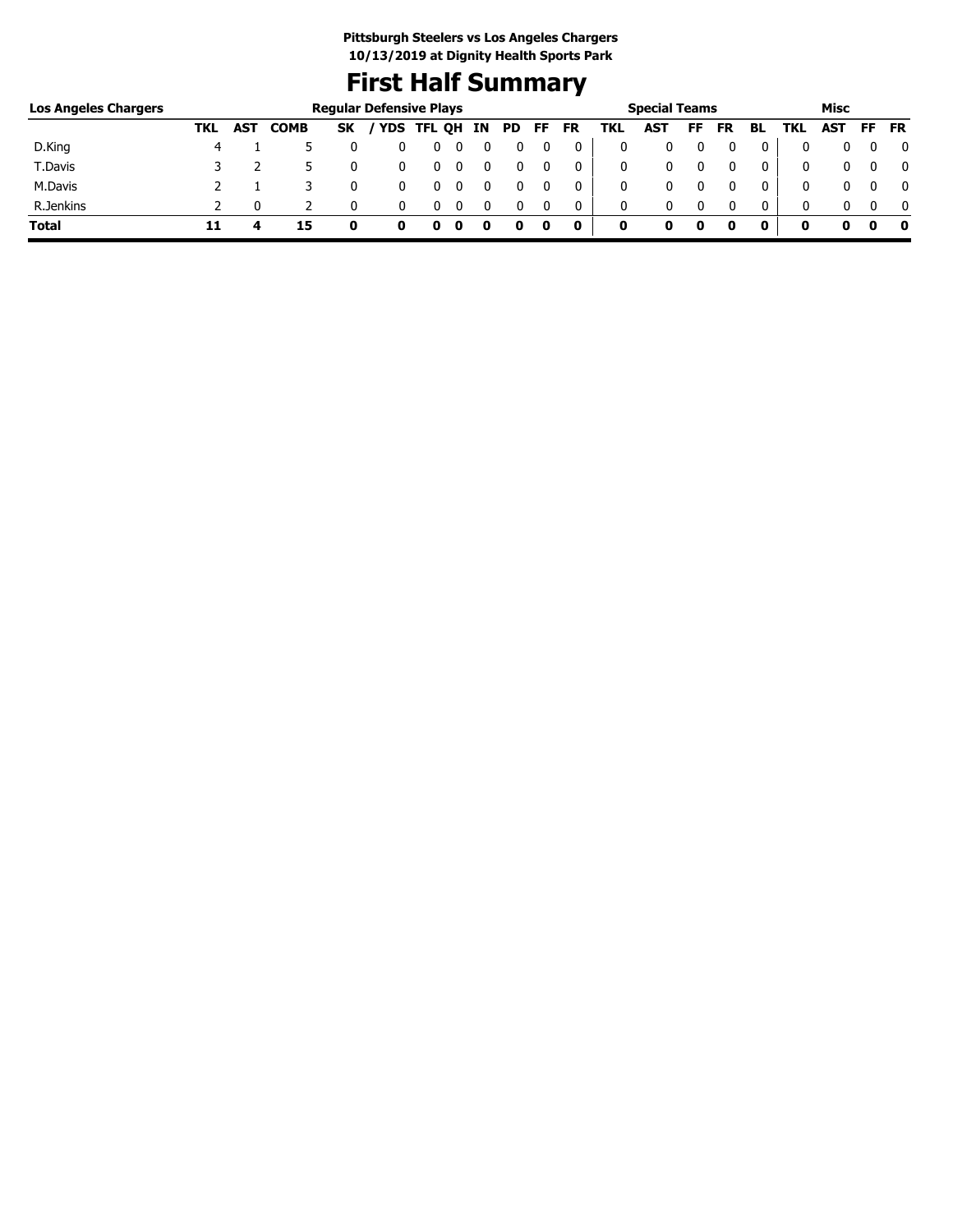**Play By Play Play Play First Quarter** 10/13/2019 PIT wins the coin toss and elects to defer. LAC elects to Receive, and PIT elects to defend the north goal. C.Boswell kicks 66 yards from PIT 35 to LAC -1. D.King to LAC 25 for 26 yards (A.Chickillo). **Los Angeles Chargers at 15:00, (1st play from scrimmage 14:54)** 1-10-LAC 25 (14:54) (Shotgun) P.Rivers pass short left to H.Henry to LAC 44 for 19 yards (M.Fitzpatrick). P1 1-10-LAC 44 (14:20) M.Gordon right guard to LAC 46 for 2 yards (C.Heyward, A.Burns). 2-8-LAC 46 (13:45) M.Gordon up the middle to LAC 45 for -1 yards (B.Dupree). 3-9-LAC 45 (13:03) (Shotgun) P.Rivers pass incomplete short left to T.Benjamin [S.Tuitt]. 4-9-LAC 45 (12:58) T.Long punts 43 yards to PIT 12, Center-C.Mazza. R.Switzer ran ob at PIT 21 for 9 yards (N.Dzubnar). **Pittsburgh Steelers at 12:48** 1-10-PIT 21 (12:48) (Shotgun) D.Hodges pass incomplete deep left to J.Smith-Schuster. 2-10-PIT 21 (12:42) Z.Banner reported in as eligible. J.Conner up the middle to PIT 20 for -1 yards (D.Perryman). 3-11-PIT 20 (11:59) (Shotgun) D.Hodges pass short right to V.McDonald to PIT 25 for 5 yards (D.King). 4-6-PIT 25 *(11:22) (Punt formation) PENALTY on PIT-J.Layne, False Start, 5 yards, enforced at PIT 25 - No Play.* 4-11-PIT 20 (11:12) J.Berry punts 59 yards to LAC 21, Center-K.Canaday, fair catch by D.King. **Los Angeles Chargers at 11:06** 1-10-LAC 21 (11:06) P.Rivers pass incomplete short middle [T.Watt]. **(11:01) (Pass formation) P.Rivers FUMBLES (Aborted) at LAC 13, RECOVERED by PIT-D.Bush at LAC 9. D.Bush for 9 yards, TOUCHDOWN.** 2-10-LAC 21 **Pittsburgh Steelers at 10:51** C.Boswell extra point is GOOD, Center-K.Canaday, Holder-J.Berry.  **PIT 7 LAC 0, 0 plays, 9 yards, 0:00 drive , 4:09 elapsed** C.Boswell kicks 65 yards from PIT 35 to end zone, Touchback. **Los Angeles Chargers at 10:51** 1-10-LAC 25 (10:51) A.Ekeler right tackle to LAC 24 for -1 yards (T.Alualu; Te.Edmunds). 2-11-LAC 24 (10:20) M.Gordon left guard to LAC 31 for 7 yards (D.Bush). 3-4-LAC 31 (9:39) (Shotgun) P.Rivers pass short right to H.Henry to LAC 44 for 13 yards (K.Kelly). P2 (8:59) (Shotgun) P.Rivers pass short middle intended for K.Allen INTERCEPTED by D.Bush (T.Alualu) at LAC 46. D.Bush to LAC 40 for 6 yards (K.Allen). 1-10-LAC 44 **Pittsburgh Steelers at 8:52** 1-10-LAC 40 (8:52) J.Conner left guard to LAC 38 for 2 yards (T.Davis). 2-8-LAC 38 (8:12) (Shotgun) D.Hodges pass short right to J.Conner to LAC 34 for 4 yards (T.Davis). 3-4-LAC 34 (7:28) (Shotgun) D.Hodges pass short left to J.Conner ran ob at LAC 22 for 12 yards (R.Teamer). P1 1-10-LAC 22 (6:51) Z.Banner reported in as eligible. J.Conner right end to LAC 20 for 2 yards (M.Davis). 2-8-LAC 20 (6:14) (Shotgun) J.Conner right guard to LAC 16 for 4 yards (J.Bosa). 3-4-LAC 16 (5:30) (Shotgun) D.Hodges pass short right to J.Conner to LAC 12 for 4 yards (M.Davis; D.King). P2 1-10-LAC 12 **(4:35) (Shotgun) J.Conner left end for 12 yards, TOUCHDOWN.** R3 C.Boswell extra point is GOOD, Center-K.Canaday, Holder-J.Berry.  **PIT 14 LAC 0, 7 plays, 40 yards, 4:23 drive, 10:31 elapsed** C.Boswell kicks 64 yards from PIT 35 to LAC 1. D.King to LAC 24 for 23 yards (T.Matakevich). **Los Angeles Chargers at 4:29, (1st play from scrimmage 4:23)** 1-10-LAC 24 (4:23) (Shotgun) M.Gordon right guard to LAC 25 for 1 yard (C.Heyward; D.Bush). 2-9-LAC 25 (3:46) (Shotgun) P.Rivers pass deep middle to K.Allen to LAC 44 for 19 yards (M.Fitzpatrick). P3 1-10-LAC 44 (3:02) (Shotgun) M.Gordon up the middle to LAC 47 for 3 yards (T.Watt; D.Bush). 2-7-LAC 47 (2:24) M.Gordon up the middle to LAC 48 for 1 yard (V. Williams). 3-6-LAC 48 (1:41) (Shotgun) P.Rivers pass short left to A.Ekeler to LAC 47 for -1 yards (A.Burns; T.Watt). 4-7-LAC 47 (1:05) T.Long punts 44 yards to PIT 9, Center-C.Mazza, downed by LAC-T.Pope. *PENALTY on LAC-T.Pope, Illegal Touch Kick, 5 yards, enforced at LAC 47 - No Play.*

**Pittsburgh Steelers vs Los Angeles Chargers at Dignity Health Sports Park**

4-12-LAC 42 (:52) T.Long punts 44 yards to PIT 14, Center-C.Mazza, fair catch by R.Switzer.

#### **Pittsburgh Steelers at 0:43**

1-10-PIT 14 (:43) (Shotgun) J.Conner up the middle to PIT 25 for 11 yards (R.Jenkins). R4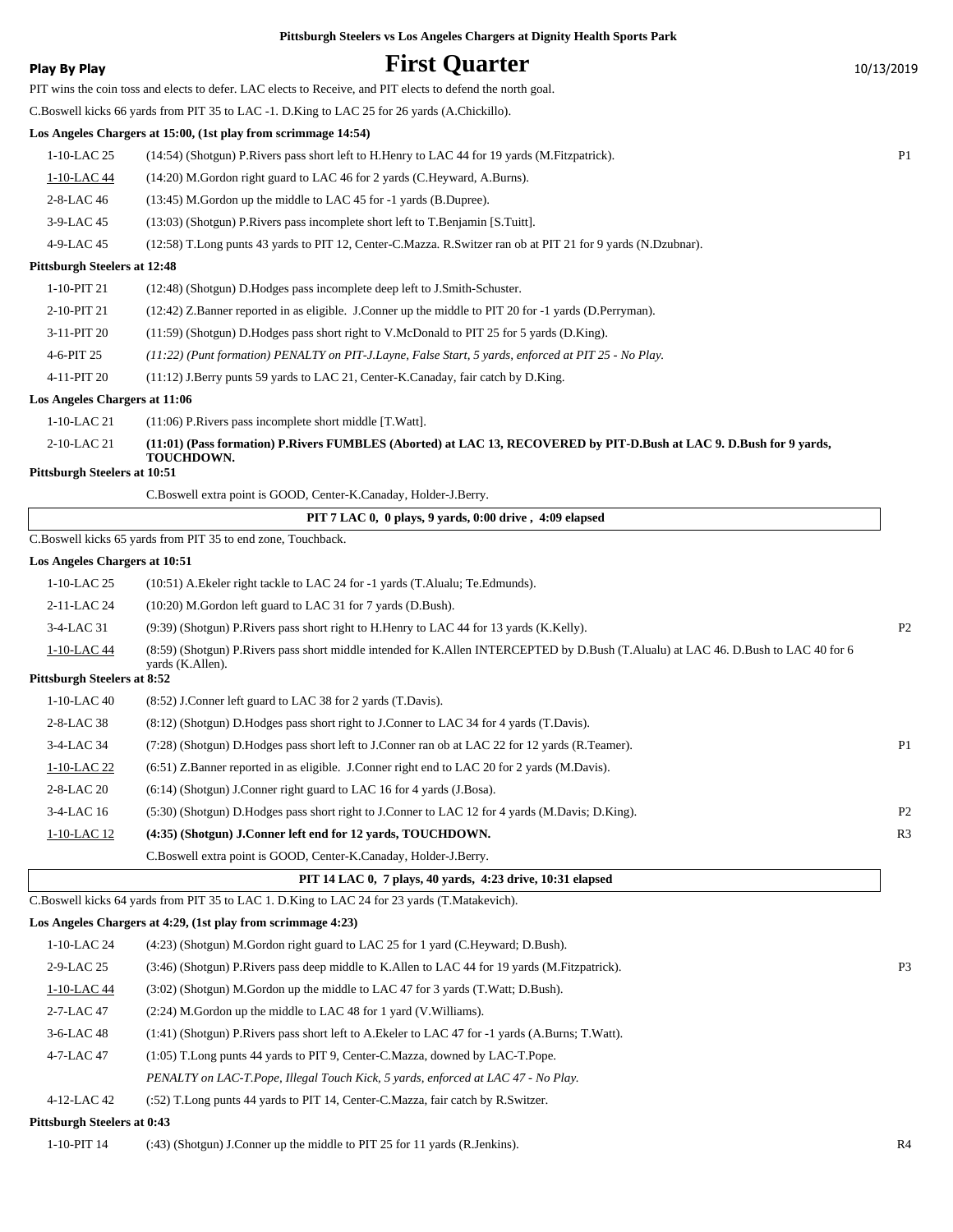|                             |              |              |                    |                 |    |        | Pittsburgh Steelers vs Los Angeles Chargers at Dignity Health Sports Park |  |
|-----------------------------|--------------|--------------|--------------------|-----------------|----|--------|---------------------------------------------------------------------------|--|
| <b>END OF OUARTER</b>       |              | Time         | <b>First Downs</b> |                 |    |        | Efficiencies                                                              |  |
|                             | <b>Score</b> | Poss         |                    | $R$ $P$ $X$ $T$ |    | 3 Down | 4 Down                                                                    |  |
| <b>Pittsburgh Steelers</b>  | 14           | $6:48$ 2 2 0 |                    |                 | -4 | 2/3    | 0/0                                                                       |  |
| <b>Los Angeles Chargers</b> |              | 8:12         | $0 \quad 3$        | $\mathbf{0}$    |    | 1/3    | 0/0                                                                       |  |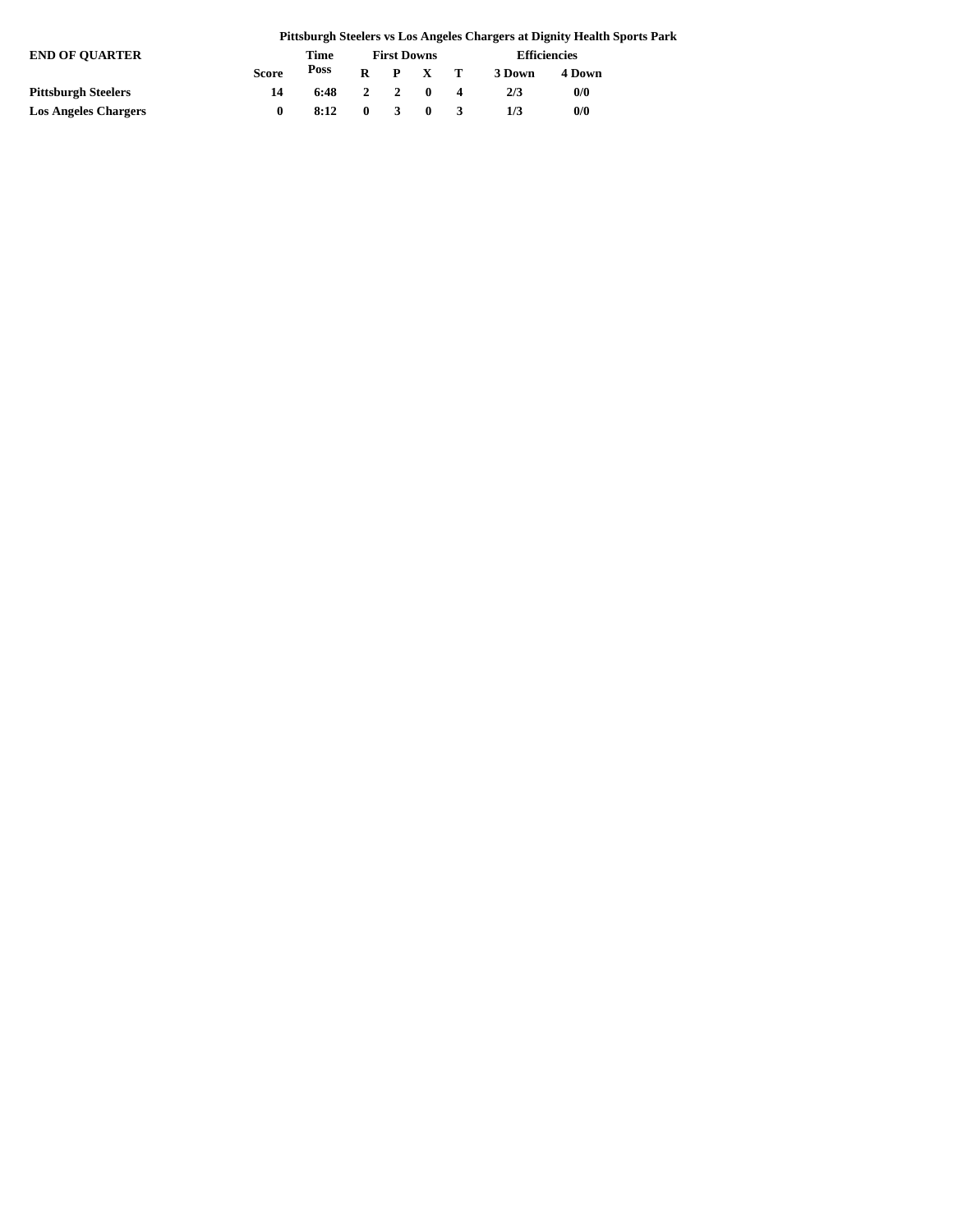| Play By Play                   | <b>Second Quarter</b>                                                                                                        | 10/13/2019     |
|--------------------------------|------------------------------------------------------------------------------------------------------------------------------|----------------|
| Pittsburgh Steelers continued. |                                                                                                                              |                |
| 1-10-PIT 25                    | (15:00) (Shotgun) D.Hodges pass short middle to D.Johnson to PIT 32 for 7 yards (D.Square).                                  |                |
| 2-3-PIT 32                     | (14:32) (Shotgun) B.Snell up the middle to PIT 33 for 1 yard (M.Davis).                                                      |                |
| 3-2-PIT 33                     | (13:52) (Shotgun) J.Conner up the middle to PIT 37 for 4 yards (T.Davis).                                                    | R <sub>5</sub> |
| 1-10-PIT 37                    | (13:14) (Shotgun) J.Conner right end to PIT 40 for 3 yards (R.Jenkins).                                                      |                |
| 2-7-PIT 40                     | (12:31) (Shotgun) D.Hodges pass short left to D.Johnson ran ob at PIT 47 for 7 yards.                                        | <b>P6</b>      |
| 1-10-PIT 47                    | (11:48) (Shotgun) Z.Banner reported in as eligible. B.Snell right end to LAC 49 for 4 yards (J.Jones; T.Davis).              |                |
| 2-6-LAC 49                     | (11:06) D. Hodges scrambles right end to LAC 47 for 2 yards (D. King).                                                       |                |
| 3-4-LAC 47                     | (10:18) (Shotgun) D.Hodges pass short middle to J.Conner to LAC 42 for 5 yards (D.King).                                     | P7             |
| 1-10-LAC 42                    | (9:33) Z.Banner reported in as eligible. B.Snell right tackle to LAC 35 for 7 yards (U.Nwosu).                               |                |
| 2-3-LAC 35                     | (8:48) B.Snell left tackle to LAC 28 for 7 yards (D.Perryman).                                                               | R8             |
| 1-10-LAC 28                    | (8:07) B.Snell left tackle to LAC 27 for 1 yard (T.Davis; J.Bosa).                                                           |                |
| 2-9-LAC 27                     | (7:24) (Shotgun) J.Conner right end to LAC 26 for 1 yard (U.Nwosu; J.Jones).                                                 |                |
| 3-8-LAC 26                     | (6:42) (Shotgun) D.Hodges pass short right to J.Conner for 26 yards, TOUCHDOWN.                                              | P <sub>9</sub> |
|                                | C.Boswell extra point is GOOD, Center-K.Canaday, Holder-J.Berry.                                                             |                |
|                                | PIT 21 LAC 0, 14 plays, 86 vards, 9:09 drive, 8:26 elapsed                                                                   |                |
|                                | C.Boswell kicks 60 yards from PIT 35 to LAC 5. T.Pope to LAC 24 for 19 yards (J.Layne).                                      |                |
|                                | PENALTY on LAC-J.Brown, Offensive Holding, 10 yards, enforced at LAC 24.                                                     |                |
|                                | Los Angeles Chargers at 6:34, (1st play from scrimmage 6:27)                                                                 |                |
| 1-10-LAC 14                    | (6:27) (Shotgun) A. Ekeler left tackle to LAC 25 for 11 yards (J. Hargrave).                                                 | R4             |
| 1-10-LAC 25                    | (5:47) (Shotgun) P.Rivers pass incomplete short left to A.Ekeler.                                                            |                |
| 2-10-LAC 25                    | (5:42) A. Ekeler up the middle to LAC 22 for -3 yards (J. Hargrave; T. Alualu).                                              |                |
| 3-13-LAC 22                    | (5:01) (Shotgun) P.Rivers pass short left to M.Williams to LAC 38 for 16 yards (Te.Edmunds; A.Burns).                        | P <sub>5</sub> |
| 1-10-LAC 38                    | (4:23) (Shotgun) A. Ekeler right end to LAC 39 for 1 yard (B. Dupree; V. Williams). PIT-D. Bush was injured during the play. |                |
| 2-9-LAC 39                     | (3:49) (Shotgun) P. Rivers pass incomplete deep left to M. Williams.                                                         |                |
| 3-9-LAC 39                     | (3:41) (Shotgun) P.Rivers pass short right to M.Williams to PIT 49 for 12 yards (A.Burns).                                   | P <sub>6</sub> |

1-10-PIT 49 (2:58) (Shotgun) P.Rivers pass deep left to M.Williams to PIT 29 for 20 yards (M.Fitzpatrick). P7

1-10-PIT 29 (2:21) (Shotgun) M.Gordon left tackle to PIT 26 for 3 yards (T.Alualu).

Two-Minute Warning

 $\Box$ 

| dittehurah Stoolare at A+22 |                                                                                                    |
|-----------------------------|----------------------------------------------------------------------------------------------------|
| 4-6-PIT 25                  | (:37) C.McLaughlin 43 yard field goal is No Good, Hit Left Upright, Center-C.Mazza, Holder-T.Long. |
| 3-19-PIT 38                 | (1:23) (Shotgun) P.Rivers pass short middle to M.Gordon to PIT 25 for 13 yards (Te.Edmunds).       |
|                             | PENALTY on LAC-P.Rivers, Intentional Grounding, 12 yards, enforced at PIT 26.                      |
| 2-7-PIT 26                  | $(2:00)$ (Shotgun) P. Rivers pass incomplete short right.                                          |

### **Pittsburgh Steelers at 0:32**

1-10-PIT 33 (:32) (Shotgun) J.Conner up the middle to PIT 34 for 1 yard (D.King).

| <b>END OF OUARTER</b>       |              | Time | <b>First Downs</b> |                 | <b>Efficiencies</b> |        |
|-----------------------------|--------------|------|--------------------|-----------------|---------------------|--------|
|                             | <b>Score</b> | Poss |                    | $R$ $P$ $X$ $T$ | 3 Down              | 4 Down |
| <b>Pittsburgh Steelers</b>  | 21           | 8:58 |                    | 2 3 0 5         | 3/3                 | 0/0    |
| <b>Los Angeles Chargers</b> |              | 6:02 |                    | 1 3 0 4         | 2/3                 | 0/0    |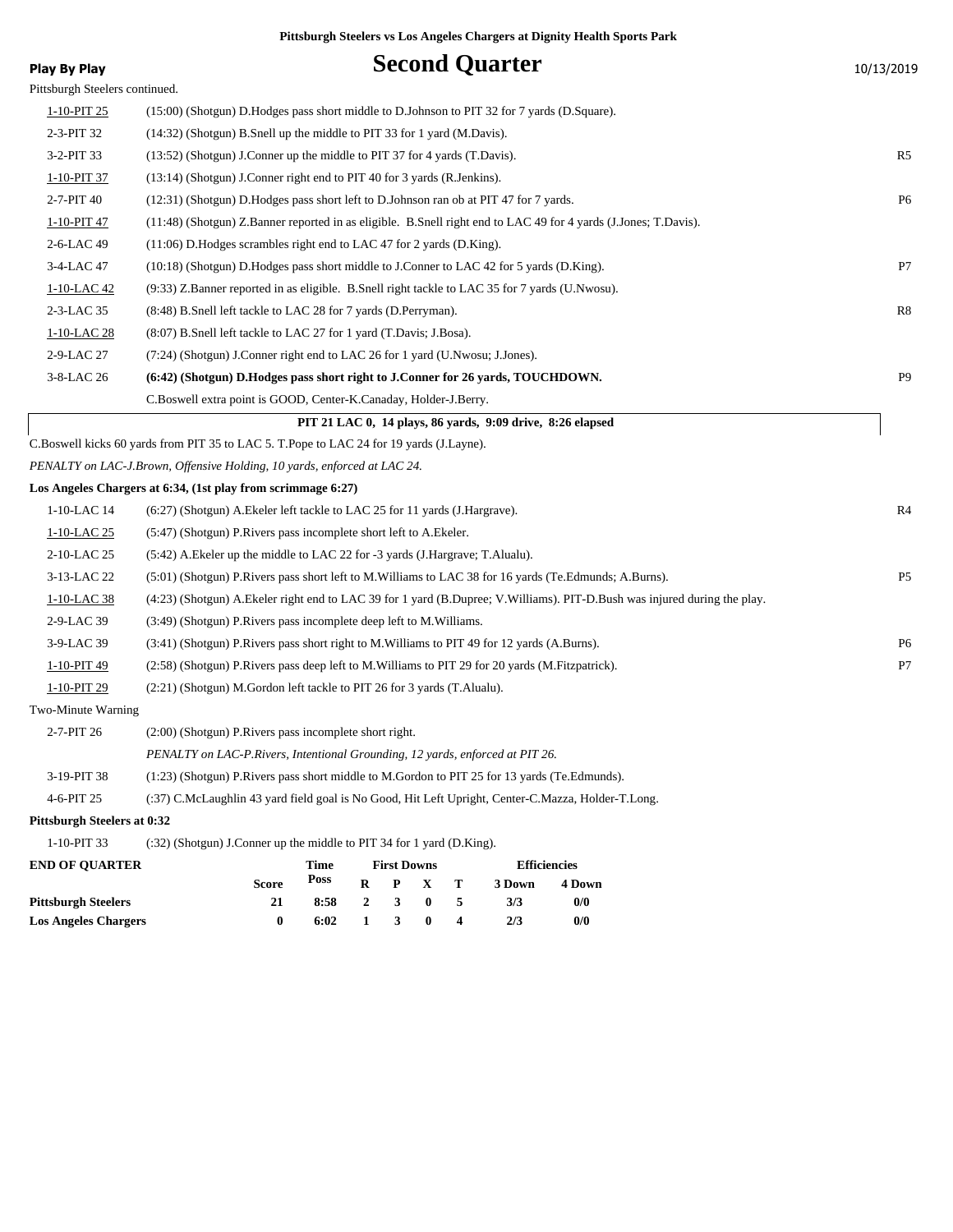# **Play By Play Play Play Play Play By Play Play By Play Play By Play Play Play Play Play Play Play Play Play Play Play Play Play Play Play Play Play Play Play Play Play**

PIT elects to Receive, and LAC elects to defend the North goal.

C.McLaughlin kicks 65 yards from LAC 35 to end zone, Touchback.

### **Pittsburgh Steelers at 15:00**

| PIUSDUF <u>e</u> n Steelers at 15:00 |                                                                                                                                    |                 |
|--------------------------------------|------------------------------------------------------------------------------------------------------------------------------------|-----------------|
| 1-10-PIT 25                          | (15:00) Z.Banner reported in as eligible. J.Conner left end to PIT 33 for 8 yards (R.Jenkins).                                     |                 |
|                                      | PENALTY on LAC-J.Jones, Defensive Offside, 5 yards, enforced at PIT 25 - No Play.                                                  |                 |
| 1-5-PIT 30                           | (14:36) D.Hodges pass short right to J.Conner to PIT 45 for 15 yards (R.Jenkins; R.Teamer).                                        | P <sub>10</sub> |
| 1-10-PIT 45                          | (13:44) (Shotgun) B.Snell left tackle to PIT 48 for 3 yards (J.Bosa).                                                              |                 |
| 2-7-PIT 48                           | (12:59) (Shotgun) D.Hodges pass incomplete deep left to D.Johnson (M.Davis).                                                       |                 |
|                                      | PENALTY on LAC-T.Davis, Unnecessary Roughness, 15 yards, enforced at PIT 48 - No Play.                                             | <b>X11</b>      |
| 1-10-LAC 37                          | (12:54) (Shotgun) J.Conner right end to LAC 37 for no gain (T.Davis).                                                              |                 |
| 2-10-LAC 37                          | (12:15) (Shotgun) D.Hodges pass incomplete deep right to D.Moncrief.                                                               |                 |
| 3-10-LAC 37                          | (12:07) (Shotgun) D.Hodges pass short left to B.Snell to LAC 20 for 17 yards (J.Bosa; R.Jenkins).                                  |                 |
|                                      | PENALTY on PIT-J.Smith-Schuster, Offensive Holding, 10 yards, enforced at LAC 23.                                                  |                 |
| 3-6-LAC 33                           | (11:34) (Shotgun) D.Hodges pass incomplete deep left to J.Smith-Schuster.                                                          |                 |
|                                      | PENALTY on LAC-J.Bosa, Defensive Offside, 5 yards, enforced at LAC 33 - No Play.                                                   |                 |
| 3-1-LAC 28                           | $(11:29)$ (Shotgun) B.Snell right end to LAC 24 for 4 yards (D.King).                                                              | R <sub>12</sub> |
|                                      | PENALTY on LAC-D.King, Unsportsmanlike Conduct, 12 yards, enforced at LAC 24.                                                      | X13             |
| 1-10-LAC 12                          | (11:06) (Shotgun) D.Hodges pass incomplete short right to J.Smith-Schuster.                                                        |                 |
| 2-10-LAC 12                          | $(11:00)$ (Shotgun) B.Snell right end to LAC 6 for 6 yards (J.Jones).                                                              |                 |
| $3-4$ -LAC 6                         | (10:15) (Shotgun) B.Snell right tackle to LAC 2 for 4 yards (I.Rochell).                                                           | R14             |
| $1-2-LAC2$                           | (9:46) (Shotgun) J.Conner left tackle to LAC 2 for no gain (J.Jones).                                                              |                 |
| $2 - 2 - LAC2$                       | (9:06) Z.Banner reported in as eligible. J.Conner left guard to LAC 2 for no gain (J.Bosa; R.Teamer).                              |                 |
| $3-2-LAC2$                           | (8:22) (Shotgun) D.Hodges Aborted. M.Pouncey FUMBLES at LAC 8, recovered by PIT-D.Hodges at LAC 20. D.Hodges pass incomplete short |                 |
| $4-2-LAC2$                           | right to J.Smith-Schuster.<br>(8:15) C.Boswell 20 yard field goal is GOOD, Center-K.Canaday, Holder-J.Berry.                       |                 |
|                                      | PIT 24 LAC 0, 13 plays, 73 yards, 4 penalties, 6:48 drive, 6:48 elapsed                                                            |                 |
|                                      | C.Boswell kicks 64 yards from PIT 35 to LAC 1. T.Pope to LAC 30 for 29 yards (T.Matakevich).                                       |                 |
|                                      | Los Angeles Chargers at 8:12, (1st play from scrimmage 8:05)                                                                       |                 |
| 1-10-LAC 30                          | (8:05) (Shotgun) M.Gordon left tackle to LAC 32 for 2 yards (C.Heyward).                                                           |                 |
| 2-8-LAC 32                           | (7:34) (Shotgun) P. Rivers pass short left to H. Henry to LAC 38 for 6 yards (V. Williams).                                        |                 |
| 3-2-LAC 38                           | $(6:53)$ P. Rivers pass incomplete short right to M. Gordon $(T.Watt)$ .                                                           |                 |
| $4 - 2 - LAC$ 38                     | (6:49) T.Long punts 41 yards to PIT 21, Center-C.Mazza. R.Switzer to PIT 26 for 5 yards (B.Facyson).                               |                 |

#### **Pittsburgh Steelers at 6:39**

| $1-10-PIT26$                        | $(6.39)$ (Shotgun) J.Conner left tackle to PIT 26 for no gain (D.Perryman).                                                      |                 |
|-------------------------------------|----------------------------------------------------------------------------------------------------------------------------------|-----------------|
| 2-10-PIT 26                         | (6:02) (Shotgun) D.Hodges pass short left to D.Moncrief to PIT 37 for 11 yards.                                                  | P <sub>15</sub> |
| 1-10-PIT 37                         | (5:34) Z.Banner reported in as eligible. PENALTY on PIT, Offensive Too Many Men on Field, 5 yards, enforced at PIT 37 - No Play. |                 |
| $1-15-PIT32$                        | $(5:17)$ (Shotgun) J.Conner right end pushed ob at PIT 31 for $-1$ vards (D.Tranquill).                                          |                 |
| 2-16-PIT 31                         | (4:40) Z.Banner reported in as eligible. J.Conner left end pushed ob at PIT 34 for 3 yards (D.Perryman).                         |                 |
| 3-13-PIT 34                         | (3:57) (Shotgun) D.Hodges pass short left to J.Conner to PIT 46 for 12 yards (R.Teamer).                                         |                 |
| 4-1-PIT 46                          | $(3:10)$ J.Berry punts 45 yards to LAC 9, Center-K.Canaday, fair catch by D.King.                                                |                 |
| <b>Los Angeles Chargers at 2:59</b> |                                                                                                                                  |                 |
| $1-10-LAC$ 9                        | $(2:59)$ (Shotgun) P. Rivers pass incomplete deep left to K. Allen.                                                              |                 |

| $2-10-LAC9$   | (2.52) (Shotgun) P.Rivers pass short left to K.Allen to LAC 23 for 14 yards (D.Bush) [T.Watt].           | P8              |
|---------------|----------------------------------------------------------------------------------------------------------|-----------------|
|               | PENALTY on PIT-D.Bush, Taunting, 15 yards, enforced at LAC 23.                                           | X9              |
| 1-10-LAC 38   | (2:26) (Shotgun) P. Rivers pass short right to H. Henry to LAC 44 for 6 yards (V. Williams) [B. Dupree]. |                 |
|               | PENALTY on LAC-F.Lamp, Offensive Holding, 10 yards, enforced at LAC 38 - No Play.                        |                 |
| 1-20-LAC 28   | $(2.02)$ (Shotgun) P. Rivers pass short right to H. Henry to LAC 35 for 7 yards (M. Hilton).             |                 |
| 2-13-LAC 35   | (1:29) (Shotgun) P.Rivers pass short middle to A.Ekeler to LAC 46 for 11 yards (J.Haden; V.Williams).    |                 |
| $3-2$ -LAC 46 | $(1:04)$ (No Huddle, Shotgun) A. Ekeler left end to PIT 48 for 6 yards (Te. Edmunds).                    | R10             |
| 1-10-PIT 48   | (:33) (No Huddle, Shotgun) P.Rivers pass deep left to H.Henry to PIT 30 for 18 yards (J.Haden).          | P <sub>11</sub> |
| 1-10-PIT 30   | (:07) (No Huddle, Shotgun) P.Rivers pass short middle to M.Gordon to PIT 16 for 14 yards (D.Bush).       | P <sub>12</sub> |
|               |                                                                                                          |                 |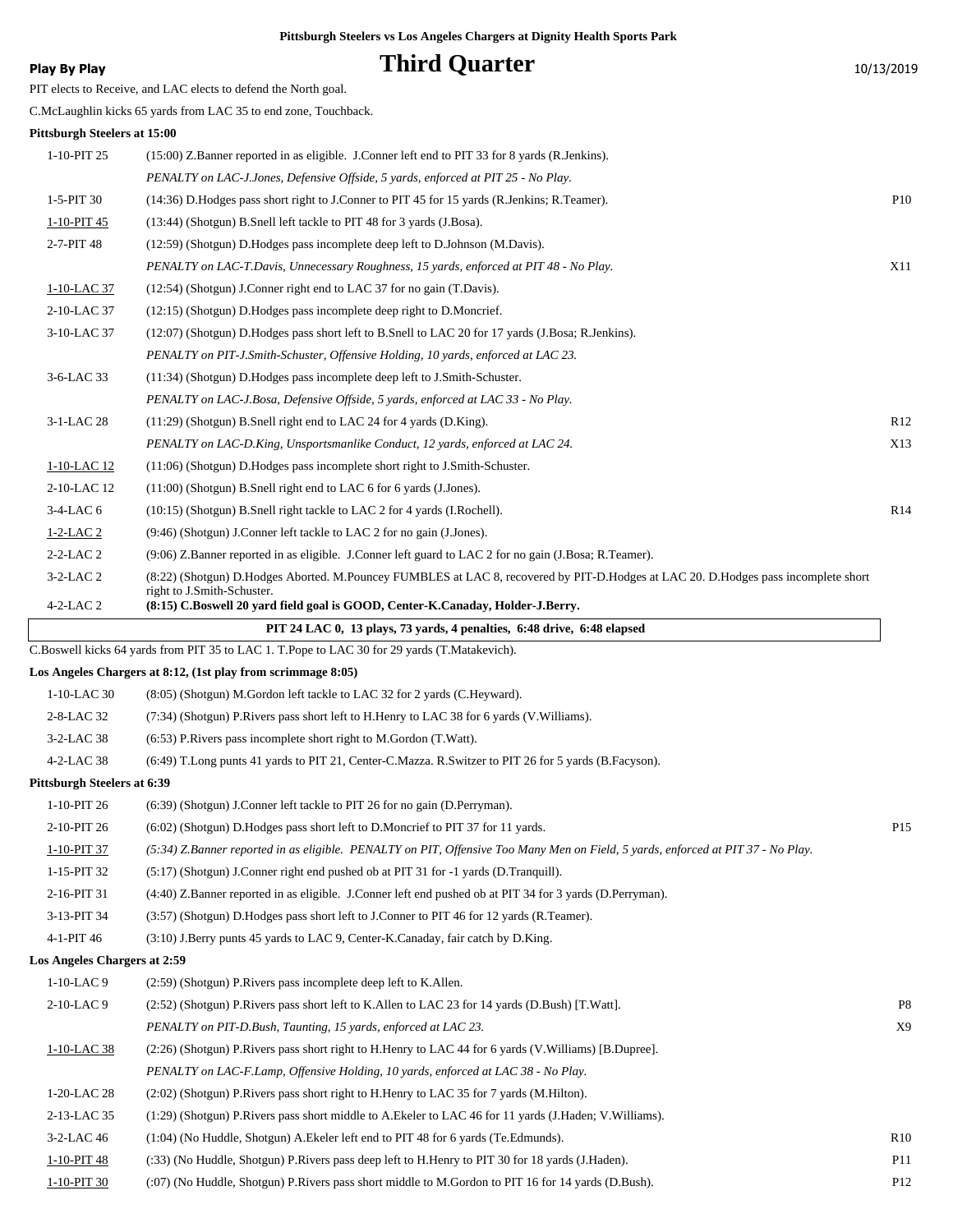|                             |              |                                        |                    |  |                 |                     | Pittsburgh Steelers vs Los Angeles Chargers at Dignity Health Sports Park |  |
|-----------------------------|--------------|----------------------------------------|--------------------|--|-----------------|---------------------|---------------------------------------------------------------------------|--|
| <b>END OF OUARTER</b>       | Time         |                                        | <b>First Downs</b> |  |                 | <b>Efficiencies</b> |                                                                           |  |
|                             | <b>Score</b> | Poss                                   |                    |  | $R$ $P$ $X$ $T$ | 3 Down              | 4 Down                                                                    |  |
| <b>Pittsburgh Steelers</b>  | 24           | $10:28$ 2 2 2 6                        |                    |  |                 | 2/4                 | 0/0                                                                       |  |
| <b>Los Angeles Chargers</b> | $\mathbf{0}$ | $4:32 \quad 1 \quad 3 \quad 1 \quad 5$ |                    |  |                 | 1/2                 | 0/0                                                                       |  |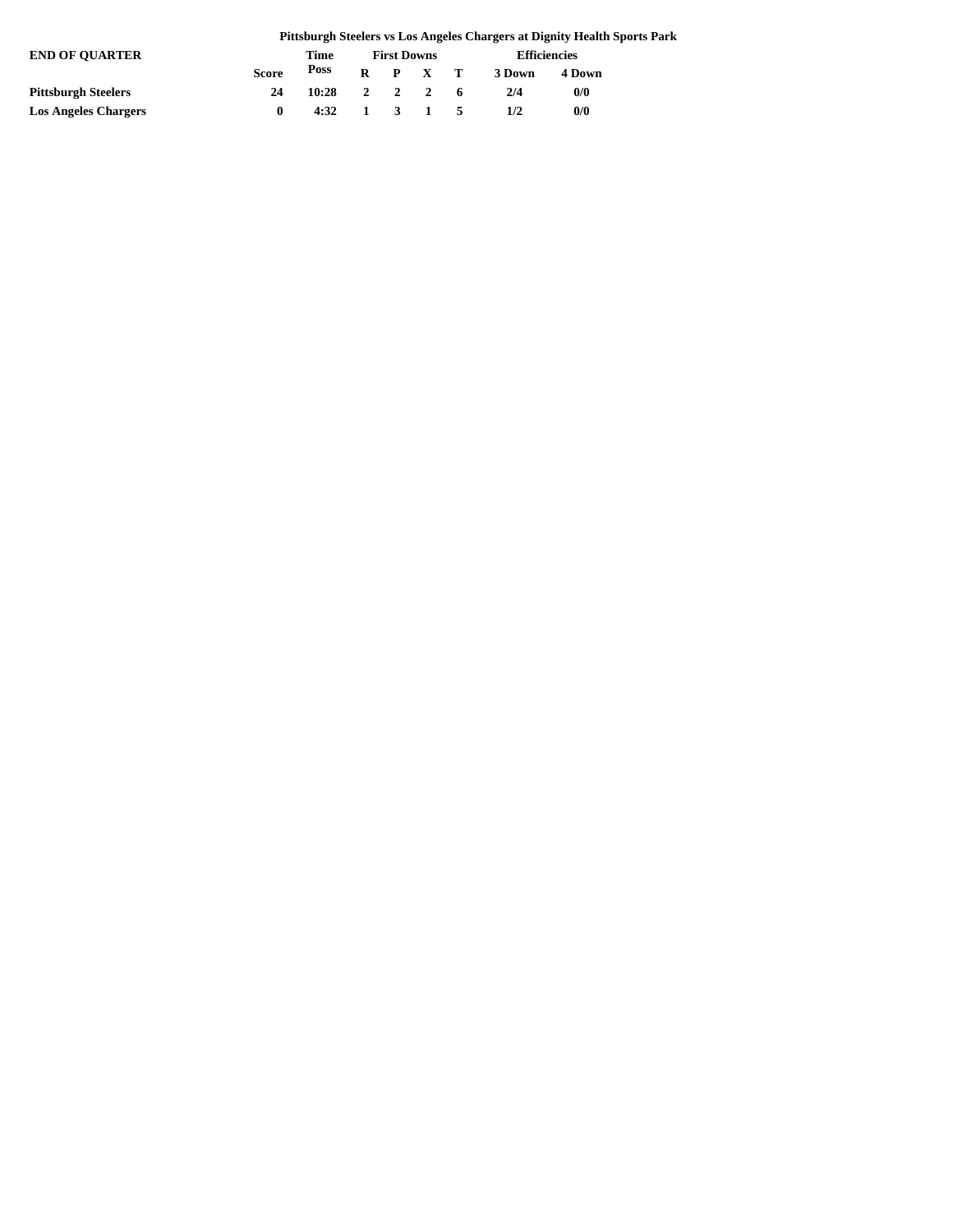| <b>Play By Play</b>                            | <b>Fourth Quarter</b>                                                                                                                               | 10/13/2019      |
|------------------------------------------------|-----------------------------------------------------------------------------------------------------------------------------------------------------|-----------------|
| Los Angeles Chargers continued.                |                                                                                                                                                     |                 |
| 1-10-PIT 16                                    | $(15:00)$ (Shotgun) P. Rivers pass incomplete deep right to T. Benjamin.                                                                            |                 |
| 2-10-PIT 16                                    | (14:54) (Shotgun) P.Rivers sacked at PIT 20 for -4 yards (sack split by A.Chickillo and T.Watt).                                                    |                 |
| 3-14-PIT 20                                    | (14:09) (Shotgun) P.Rivers pass incomplete short right to K.Allen (J.Haden).                                                                        |                 |
|                                                | Penalty on LAC-S.Tevi, Offensive Holding, declined.                                                                                                 |                 |
| 4-14-PIT 20                                    | (14:04) C.McLaughlin 38 yard field goal is GOOD, Center-C.Mazza, Holder-T.Long.                                                                     |                 |
|                                                | PIT 24 LAC 3, 11 plays, 71 yards, 1 penalty, 3:59 drive, 1:00 elapsed                                                                               |                 |
|                                                | C.McLaughlin kicks 65 yards from LAC 35 to end zone, Touchback.                                                                                     |                 |
| <b>Pittsburgh Steelers at 14:00</b>            |                                                                                                                                                     |                 |
| 1-10-PIT 25                                    | (14:00) (Shotgun) B.Snell left end to PIT 28 for 3 yards (J.Jones; D.Tranquill).                                                                    |                 |
| 2-7-PIT 28                                     | (13:18) (Shotgun) D.Hodges pass short right to N.Vannett to PIT 33 for 5 yards (U.Nwosu).                                                           |                 |
| 3-2-PIT 33                                     | (12:50) (Shotgun) B.Snell up the middle to PIT 36 for 3 yards (K. White).                                                                           | R <sub>16</sub> |
| 1-10-PIT 36                                    | (12:10) (Shotgun) D.Hodges pass short left to J.Smith-Schuster to PIT 43 for 7 yards (R.Teamer).                                                    |                 |
| 2-3-PIT 43                                     | (11:26) (Shotgun) B.Snell left guard to 50 for 7 yards (D.Tranquill; J.Jones).                                                                      | R <sub>17</sub> |
| $1 - 10 - 50$<br>Los Angeles Chargers at 10:36 | (10:45) (Shotgun) D.Hodges pass deep left intended for J.Holton INTERCEPTED by R.Jenkins at LAC 22. R.Jenkins to LAC 30 for 8 yards<br>(N.Vannett). |                 |
| 1-10-LAC 30                                    | (10:36) (Shotgun) P.Rivers pass incomplete deep middle to T.Benjamin.                                                                               |                 |
| 2-10-LAC 30                                    | (10:28) (Shotgun) P.Rivers pass short middle to M.Williams to LAC 41 for 11 yards (Te.Edmunds).                                                     | P <sub>13</sub> |
| 1-10-LAC 41                                    | (10:00) (Shotgun) P.Rivers pass deep middle to H.Henry to PIT 38 for 21 yards (A.Burns).                                                            | P14             |
| 1-10-PIT 38                                    | (9:24) (No Huddle, Shotgun) P.Rivers pass incomplete short left to V.Green (D.McCullers).                                                           |                 |
| 2-10-PIT 38                                    | (9:19) (Shotgun) P.Rivers pass incomplete short right to M.Gordon.                                                                                  |                 |
|                                                | PENALTY on PIT-A.Burns, Illegal Use of Hands, 5 yards, enforced at PIT 38 - No Play.                                                                | X15             |
| 1-10-PIT 33                                    | (9:14) (Shotgun) P.Rivers pass short left to M.Williams ran ob at PIT 20 for 13 yards (M.Fitzpatrick).                                              | P <sub>16</sub> |
| 1-10-PIT 20                                    | (8:40) (No Huddle, Shotgun) P.Rivers pass incomplete short left to H.Henry (Te.Edmunds).                                                            |                 |
| 2-10-PIT 20                                    | (8:34) (Shotgun) P.Rivers pass short middle to V.Green to PIT 5 for 15 yards (M.Fitzpatrick).                                                       | P17             |
| $1 - 5 - PIT$ 5                                | (8:00) (No Huddle, Shotgun) P.Rivers pass short left to T.Benjamin to PIT 5 for no gain (D.Bush; M.Hilton).                                         |                 |
| $2-5-PIT5$                                     | (7:23) (Shotgun) P.Rivers pass incomplete short left to M.Williams (C.Sutton).                                                                      |                 |
| $3-5-PIT5$                                     | (7:19) (Shotgun) P.Rivers pass short middle to H.Henry for 5 yards, TOUCHDOWN.                                                                      | P <sub>18</sub> |
|                                                | C.McLaughlin extra point is GOOD, Center-C.Mazza, Holder-T.Long.                                                                                    |                 |
|                                                | PIT 24 LAC 10, 10 plays, 70 yards, 1 penalty, 3:23 drive, 7:47 elapsed                                                                              |                 |
|                                                | C.McLaughlin kicks 55 yards from LAC 35 to PIT 10. R.Switzer ran ob at PIT 19 for 9 yards (D.Tranquill).                                            |                 |
|                                                | Pittsburgh Steelers at 7:13, (1st play from scrimmage 7:09)                                                                                         |                 |
| 1-10-PIT 19                                    | (7:09) Z.Banner reported in as eligible. B.Snell up the middle to PIT 39 for 20 yards (R.Jenkins).                                                  | R <sub>18</sub> |
| 1-10-PIT 39                                    | (6:22) B.Snell up the middle to PIT 40 for 1 yard (D.Tranquill).                                                                                    |                 |
| 2-9-PIT 40                                     | (5:40) B.Snell left tackle to PIT 42 for 2 yards (B.Mebane).                                                                                        |                 |
| 3-7-PIT 42                                     | (4:55) (Shotgun) D.Hodges pass short left to R.Switzer to PIT 40 for -2 yards (T.Davis).                                                            |                 |
| 4-9-PIT 40                                     | (4:07) J.Berry punts 46 yards to LAC 14, Center-K.Canaday. D.King to LAC 21 for 7 yards (J.Holton; A.Chickillo).                                    |                 |
| Los Angeles Chargers at 3:53                   |                                                                                                                                                     |                 |
| 1-10-LAC 21                                    | (3:53) (Shotgun) P.Rivers pass incomplete deep middle to K.Allen (M.Fitzpatrick).                                                                   |                 |
| 2-10-LAC 21                                    | (3:47) (Shotgun) P.Rivers pass short right to M.Gordon to LAC 24 for 3 yards (K.Kelly).                                                             |                 |
| 3-7-LAC 24                                     | (3.19) (Shotgun) P.Rivers pass deep middle to J.Moore to PIT 44 for 32 yards (A.Burns).                                                             | P <sub>19</sub> |
| 1-10-PIT 44                                    | (2:46) (No Huddle, Shotgun) P.Rivers pass short left to M.Gordon to PIT 45 for -1 yards (D.Bush).                                                   |                 |
|                                                | PENALTY on PIT-D.McCullers, Illegal Use of Hands, 5 yards, enforced at PIT 44 - No Play.                                                            | X20             |
| 1-10-PIT 39                                    | (2.42) (Shotgun) P.Rivers pass incomplete deep middle to M.Williams (C.Sutton). LAC-M.Williams was injured during the play.                         |                 |
| 2-10-PIT 39                                    | (2:37) (Shotgun) P.Rivers pass short middle to A.Ekeler to PIT 35 for 4 yards (D.Bush) [T.Watt].                                                    |                 |
| 3-6-PIT 35                                     | (2:10) (No Huddle, Shotgun) P.Rivers pass short middle to G.Davis to PIT 22 for 13 yards (M.Hilton).                                                | P <sub>21</sub> |
| Two-Minute Warning                             |                                                                                                                                                     |                 |
| 1-10-PIT 22                                    | (2:00) (Shotgun) P.Rivers pass short middle to J.Moore to PIT 11 for 11 yards (C.Sutton).                                                           | P <sub>22</sub> |
| 1-10-PIT 11                                    | (1:34) (No Huddle, Shotgun) P.Rivers pass short middle to H.Henry for 11 yards, TOUCHDOWN.                                                          | P <sub>23</sub> |
|                                                | C.McLaughlin extra point is GOOD, Center-C.Mazza, Holder-T.Long.                                                                                    |                 |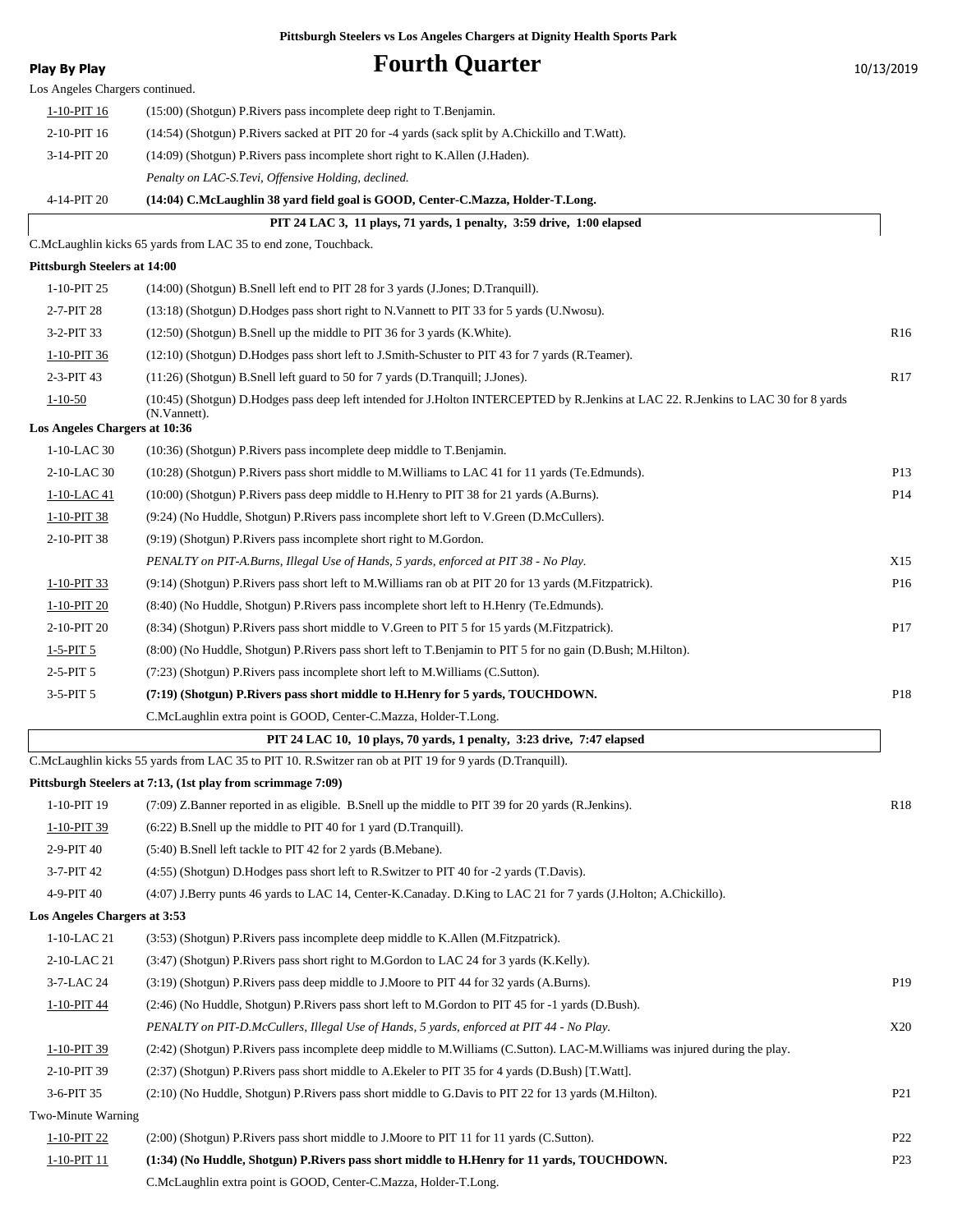### **PIT 24 LAC 17, 8 plays, 79 yards, 1 penalty, 2:24 drive, 13:31 elapsed**

(Onside Kick formation) C.McLaughlin kicks onside 10 yards from LAC 35 to LAC 45. C.Sutton (didn't try to advance) to LAC 45 for no gain.

### **Pittsburgh Steelers at 1:29, (1st play from scrimmage 1:28)**

| $1-10$ -LAC 45 | (1.28) Z.Banner reported in as eligible. B.Snell left end to LAC 43 for 2 yards (J.Jones; M.Davis). |
|----------------|-----------------------------------------------------------------------------------------------------|
|                | Timeout #1 by LAC at 01:22.                                                                         |
| $2-8-LAC$ 43   | $(1:22)$ B. Snell left guard to LAC 43 for no gain (M. Davis; J. Jones).                            |
|                | Timeout #2 by LAC at 01:16.                                                                         |
| $3-8$ -LAC 43  | $(1:16)$ (Shotgun) D. Hodges right end to LAC 36 for 7 yards (K. White).                            |
|                | Timeout #3 by LAC at $01:11$ .                                                                      |
|                |                                                                                                     |

4-1-LAC 36 (1:11) J.Berry punts 35 yards to LAC 1, Center-K.Canaday, downed by PIT-J.Holton.

#### **Los Angeles Chargers at 1:03**

1-10-LAC 1 (1:03) (Shotgun) P.Rivers pass incomplete deep right to M.Williams.

(:54) (Shotgun) P.Rivers pass deep left intended for M.Williams INTERCEPTED by C.Sutton at LAC 34. C.Sutton to LAC 8 for 26 yards (M.Gordon). LAC-T.Scott was injured during the play. 2-10-LAC 1

### **Pittsburgh Steelers at 0:41**

1-8-LAC 8 (:41) Z.Banner reported in as eligible. D.Hodges kneels, dead ball declared at LAC 9 for -1 yards.

| <b>END OF OUARTER</b>       |              | Time |              |                | <b>First Downs</b> | <b>Efficiencies</b> |        |  |
|-----------------------------|--------------|------|--------------|----------------|--------------------|---------------------|--------|--|
|                             | <b>Score</b> | Poss | R            |                | $P \times T$       | 3 Down              | 4 Down |  |
| <b>Pittsburgh Steelers</b>  | 24           | 7:51 | $\mathbf{3}$ | - 0            | - 0                | 1/3                 | 0/0    |  |
| <b>Los Angeles Chargers</b> |              | 7:09 | $\mathbf{0}$ | $\overline{9}$ | $\overline{2}$     | 3/4                 | 0/0    |  |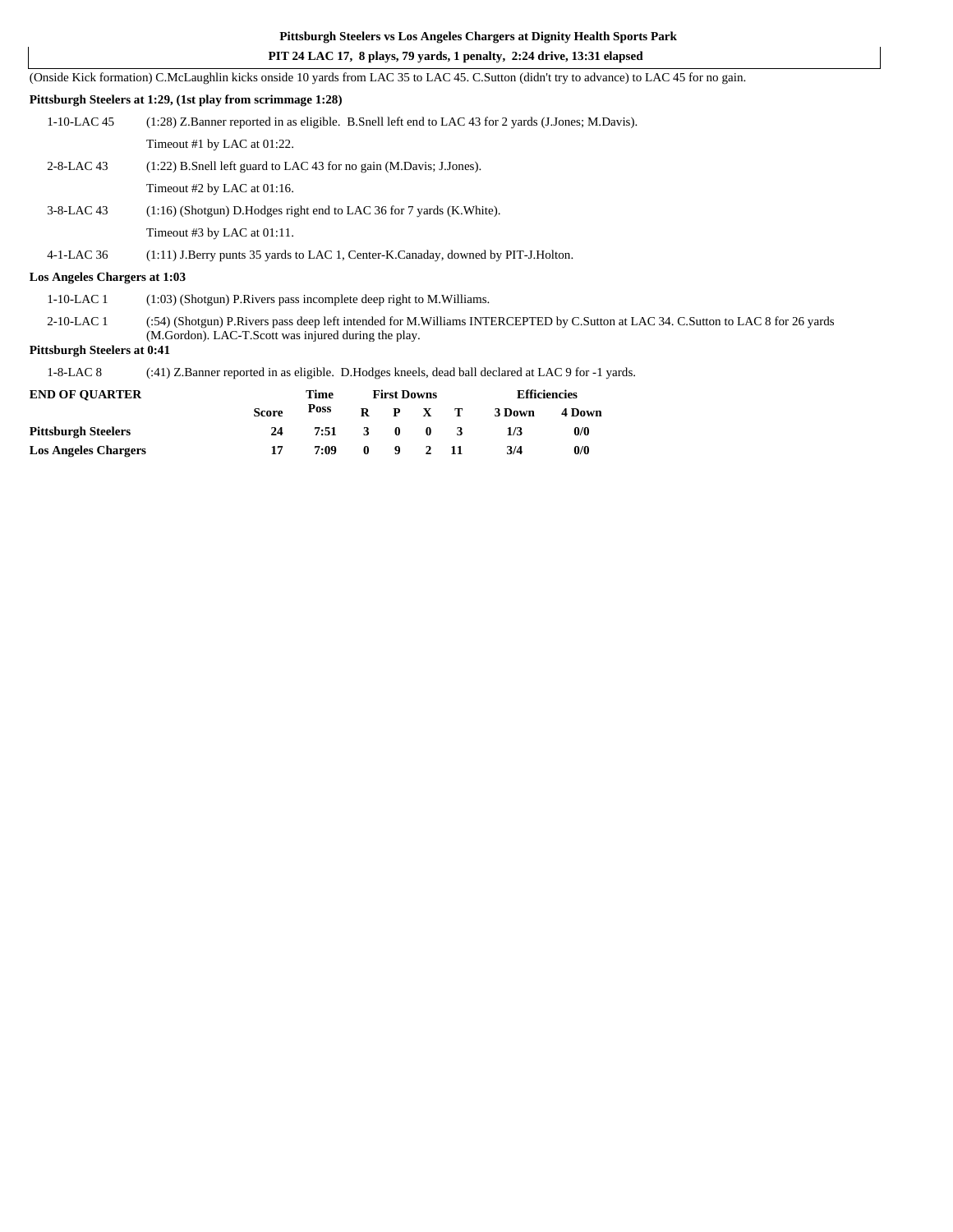# **Miscellaneous Statistics Report**

**Pittsburgh Steelers vs Los Angeles Chargers 10/13/2019 at Dignity Health Sports Park**

|       |                      | <b>Ten Longest Plays for Pittsburgh Steelers</b>                                                                                                      |
|-------|----------------------|-------------------------------------------------------------------------------------------------------------------------------------------------------|
| Yards | Qtr Play Start       | <b>Play Description</b>                                                                                                                               |
| 26    | 2 3-8-LAC 26         | (6:42) (Shotgun) D. Hodges pass short right to J. Conner for 26 yards, TOUCHDOWN.                                                                     |
| 20    | 4 1-10-PIT 19        | (7:09) Z.Banner reported in as eligible. B.Snell up the middle to PIT 39 for 20 yards (R.Jenkins).                                                    |
| 16    | 3 3-1-LAC 28         | (11:29) (Shotgun) B.Snell right end to LAC 24 for 4 yards (D.King).<br>PENALTY on LAC-D. King, Unsportsmanlike Conduct, 12 yards, enforced at LAC 24. |
| 15    | 3 1-5-PIT 30         | (14:36) D.Hodges pass short right to J.Conner to PIT 45 for 15 yards (R.Jenkins; R.Teamer).                                                           |
| 12    | 1 3-4-LAC 34         | (7:28) (Shotgun) D.Hodges pass short left to J.Conner ran ob at LAC 22 for 12 yards (R.Teamer).                                                       |
| 12    | 1 1-10-LAC 12        | (4:35) (Shotgun) J.Conner left end for 12 yards, TOUCHDOWN.                                                                                           |
| 12    | 3 3-13-PIT 34        | (3:57) (Shotgun) D.Hodges pass short left to J.Conner to PIT 46 for 12 yards (R.Teamer).                                                              |
| 11    | 1 1-10-PIT 14        | (:43) (Shotgun) J.Conner up the middle to PIT 25 for 11 yards (R.Jenkins).                                                                            |
| 11    | 3 2-10-PIT 26        | (6:02) (Shotgun) D.Hodges pass short left to D.Moncrief to PIT 37 for 11 yards.                                                                       |
| 7     | 2 1-10-PIT 25        | (15:00) (Shotgun) D.Hodges pass short middle to D.Johnson to PIT 32 for 7 yards (D.Square).                                                           |
|       |                      | <b>Ten Longest Plays for Los Angeles Chargers</b>                                                                                                     |
|       | Yards Qtr Play Start | <b>Play Description</b>                                                                                                                               |
| 32    | 4 3-7-LAC 24         | (3:19) (Shotgun) P.Rivers pass deep middle to J.Moore to PIT 44 for 32 yards (A.Burns).                                                               |
| 29    | 3 2-10-LAC 9         | (2:52) (Shotgun) P.Rivers pass short left to K.Allen to LAC 23 for 14 yards (D.Bush) [T.Watt].                                                        |
| 21    | 4 1-10-LAC 41        | (10:00) (Shotgun) P.Rivers pass deep middle to H.Henry to PIT 38 for 21 yards (A.Burns).                                                              |
| 20    | 2 1-10-PIT 49        | (2:58) (Shotgun) P.Rivers pass deep left to M.Williams to PIT 29 for 20 yards (M.Fitzpatrick).                                                        |
| 19    | 1 1-10-LAC 25        | (14:54) (Shotgun) P.Rivers pass short left to H.Henry to LAC 44 for 19 yards (M.Fitzpatrick).                                                         |

| 19 | 1 2-9-LAC 25  | (3:46) (Shotgun) P.Rivers pass deep middle to K.Allen to LAC 44 for 19 yards (M.Fitzpatrick).             |
|----|---------------|-----------------------------------------------------------------------------------------------------------|
| 18 | 3 1-10-PIT 48 | (:33) (No Huddle, Shotgun) P.Rivers pass deep left to H.Henry to PIT 30 for 18 yards (J.Haden).           |
| 16 | 2 3-13-LAC 22 | (5:01) (Shotgun) P. Rivers pass short left to M. Williams to LAC 38 for 16 yards (Te. Edmunds; A. Burns). |
| 15 | 4 2-10-PIT 20 | (8:34) (Shotqun) P.Rivers pass short middle to V.Green to PIT 5 for 15 yards (M.Fitzpatrick).             |
|    |               |                                                                                                           |

|  | 14 3 1-10-PIT 30 |  | (0.07) (No Huddle, Shotgun) P.Rivers pass short middle to M.Gordon to PIT 16 for 14 yards (D.Bush). |  |  |  |
|--|------------------|--|-----------------------------------------------------------------------------------------------------|--|--|--|
|  |                  |  |                                                                                                     |  |  |  |

|                                   | <b>Touchdown Scoring Information</b> | <b>Offense</b> |              | <b>Defense</b> Special Teams |  |  |
|-----------------------------------|--------------------------------------|----------------|--------------|------------------------------|--|--|
| <b>VISITOR</b>                    | Pittsburgh Steelers                  |                | $\mathbf{I}$ |                              |  |  |
| HOME<br>Los Angeles Chargers      |                                      |                | n            |                              |  |  |
| <b>Player Scoring Information</b> |                                      |                |              |                              |  |  |

| . .<br>Club Player |          | TD.          | TD             |                | TD Rush Rec KOTD Punt Int TD Fum Misc FG XP 2Pt 2Pt Sfty Points<br>TD |                         | TD.                     | TD.                     |                         |              | Rush Rec                                           |                         |                         |     |
|--------------------|----------|--------------|----------------|----------------|-----------------------------------------------------------------------|-------------------------|-------------------------|-------------------------|-------------------------|--------------|----------------------------------------------------|-------------------------|-------------------------|-----|
| PIT J.Conner       |          | $0\qquad 1$  | $\sim$ 1       |                | $0\qquad 0\qquad 0\qquad 0$                                           |                         |                         | $\overline{\mathbf{0}}$ | $\overline{\mathbf{0}}$ | $\mathbf{0}$ | $\begin{array}{ccc} & & 0 & \quad & 0 \end{array}$ |                         | $\overline{\mathbf{0}}$ | 12  |
| PIT C.Boswell      | $\Omega$ | $\mathbf{0}$ | $\overline{0}$ | 0              | $\begin{array}{ccc} & & 0 & \quad & 0 \end{array}$                    |                         | $\overline{\mathbf{0}}$ | $0 \quad 1 \quad 3$     |                         |              | $\overline{\mathbf{0}}$                            | $\overline{\mathbf{0}}$ | $\overline{0}$          | 6   |
| LAC H.Henry        | $\Omega$ | $\mathbf{0}$ | $\overline{2}$ | $\overline{0}$ | $\Omega$                                                              | $\overline{\mathbf{0}}$ | $\overline{\mathbf{0}}$ | $\overline{0}$          | $\overline{0}$          | $\mathbf{0}$ | $\mathbf{0}$                                       | $\overline{\mathbf{0}}$ | $\overline{\mathbf{0}}$ | 12  |
| LAC C.McLaughlin   | $\Omega$ | $\Omega$     | $\overline{0}$ | 0              |                                                                       |                         |                         | 0 0 0 0 1 2             |                         |              |                                                    | $0\qquad 0$             | $\overline{\mathbf{0}}$ | - 5 |

| <b>Possession Detail</b>    | <b>First Half</b> |       | <b>Second Half</b> |       | Game           |       |  |
|-----------------------------|-------------------|-------|--------------------|-------|----------------|-------|--|
|                             | <b>Visitor</b>    | Home  | Visitor            | Home  | <b>Visitor</b> | Home  |  |
| Largest Lead                | 21                | 0     | 24                 | 0     | 24             | 0     |  |
| Drives Leading              |                   | 0     | 6                  | 0     |                | 0     |  |
| Time of Possession Leading  | 14:04             | 0:00  | 18:19              | 0:00  | 32:23          | 0:00  |  |
| Largest Deficit             |                   | $-21$ | 0                  | $-24$ |                | $-24$ |  |
| Drives Trailing             |                   |       | 0                  | 5     |                | 8     |  |
| Time of Possession Trailing | 0:00              | 11:47 | 0:00               | 11:41 | 0:00           | 23:28 |  |
| Times Score Tied Up         |                   | 0     |                    | 0     |                | 0     |  |
| Lead Changes                |                   |       |                    | 0     |                |       |  |